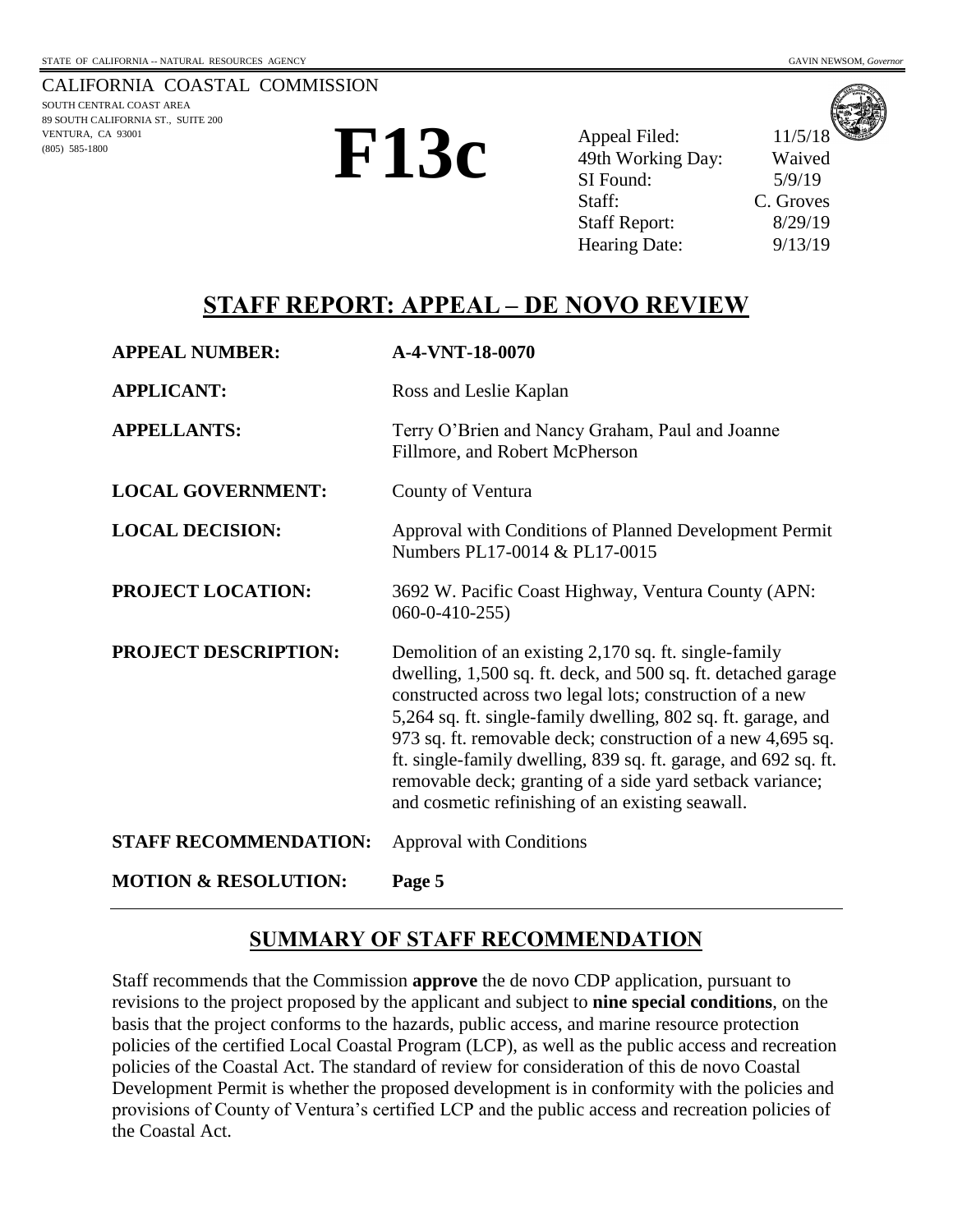The subject planned development permits (CDPs) were approved by the County of Ventura Planning Commission on August 23, 2018. This action was then appealed to the Board of Supervisors of Ventura County by Terry O'Brien and Nancy Graham, Paul and Joanne Fillmore, and Robert McPherson. Ultimately, the Board of Supervisors upheld the Planning Commission's action, thereby approving CDP Numbers PL17-0014 and PL17-0015 for the demolition of an existing single-family dwelling constructed over two legal lots, the construction of two new single-family dwellings, garages, and decks, the granting of a side yard setback variance, and the cosmetic refinishing of an existing seawall at 3692 W. Pacific Coast Highway. The project is located on two beachfront lots totaling 13,526 square feet within a residentially developed neighborhood in the Faria Beach Community area of the County of Ventura (County). On May 9, 2019 the Commission found that the County's action approving the proposed development raised a substantial issue with respect to the project's conformance with the County of Ventura's certified Local Coastal Program regarding coastal hazards and shoreline development. The Commission is now required to hold a de novo hearing on the merits of the project, which is the subject of this staff report. The standard of review for the Commission's de novo review of this CDP application is contained in the policies and provisions of the County of Ventura certified LCP and the public access and recreation policies of the Coastal Act.

The subject development is located on a beachfront lot and will be vulnerable to coastal hazards that will be exacerbated by future sea level rise. As originally proposed, the structural design of the deck had the potential to create adverse impacts to the existing seawall, and as such would not have minimized risks. Following the appeal and determination of substantial issue, Commission staff spoke with the applicant and its representatives several times to discuss the ways by which the issues raised could be resolved. In response, the applicant made modifications to the proposed project, including re-designing the deck to be built partially at grade and partially cantilevered, rather than supported on caissons. This will allow the deck to be more easily removed in the event that it is damaged or threatened by coastal hazards. The applicant has also proposed the addition of two wedge-shaped gabion baskets underneath the cantilevered portions of the decks to serve as energy dissipation devices that will prevent damage to the existing seawall from wave energy reflected by the decks. In order to ensure that the revised design is incorporated into the final project plans, staff recommends **Special Condition One (1)** to require the applicant to submit final revised project plans that include gabion baskets, as well as the temporary, removable deck design modifications. Staff also recommends **Special Condition Two (2)** to require the applicant to comply with the recommendations contained in several coastal engineering reports, discussed in more detail below.

Furthermore, the shoreline is a dynamic environment and although the proposed residences have been designed, and conditioned, to ensure structural stability relative to wave action and forecasted sea level rise to the extent feasible, it is not possible to completely preclude the possibility that conditions on site will change and that the residences could be subject to greater wave action and tidal events in the future. While the subject properties are currently protected by a seawall built in 1969, **Special Condition Three (3)** has been required to ensure that no new shoreline protective device will be constructed on site in the future to protect the proposed development, and to require the landowner to remove the development if a government agency orders that portions or all of the structures may not be occupied due to hazards or property ownership issues identified in this report. Lastly, staff recommends **Special Conditions 4-9** to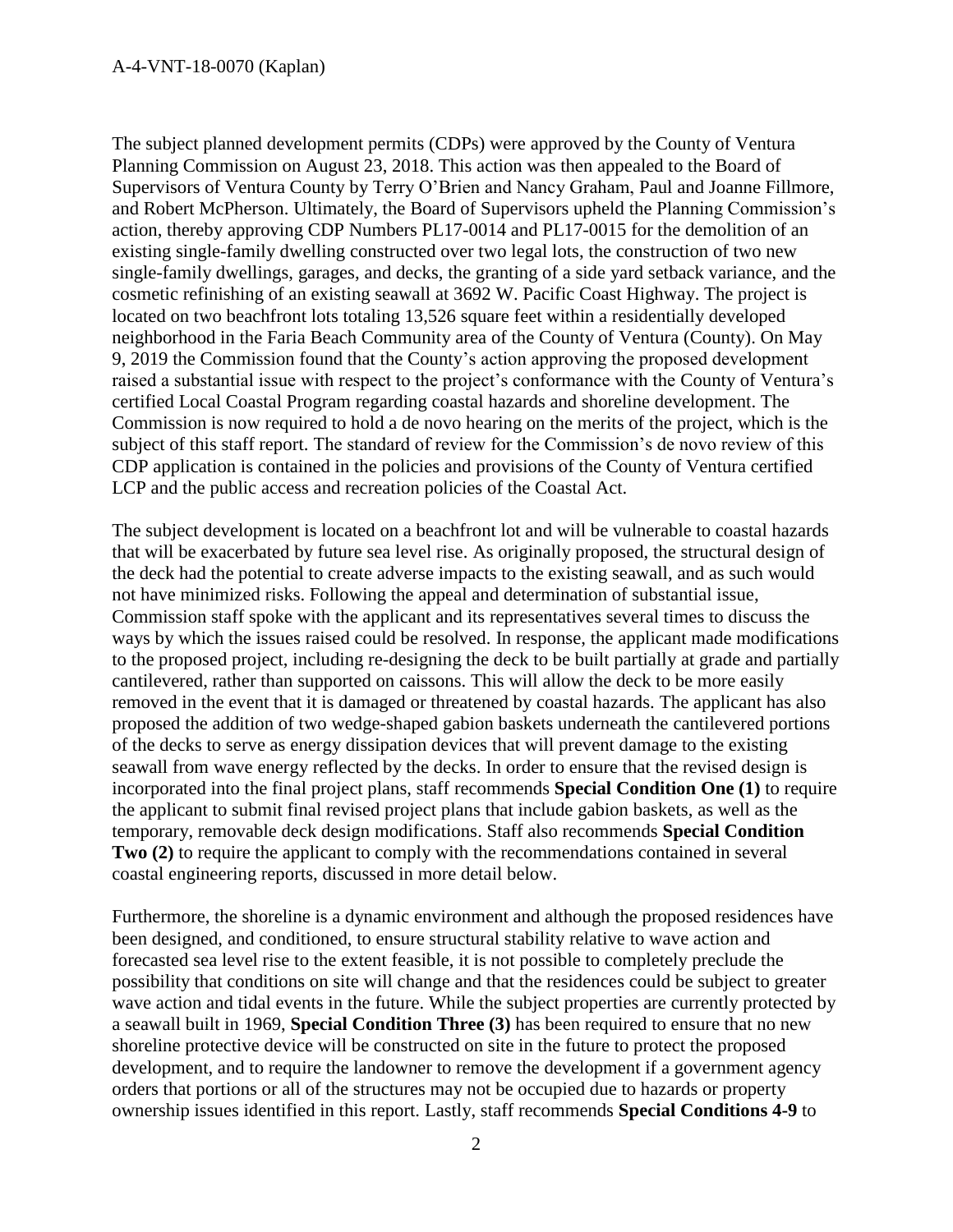ensure consistency with the hazards, public access, and marine resource protection policies of the certified LCP, and the public access policies of the Coastal Act. The motion and resolution to act on this recommendation follow below on **page 5**.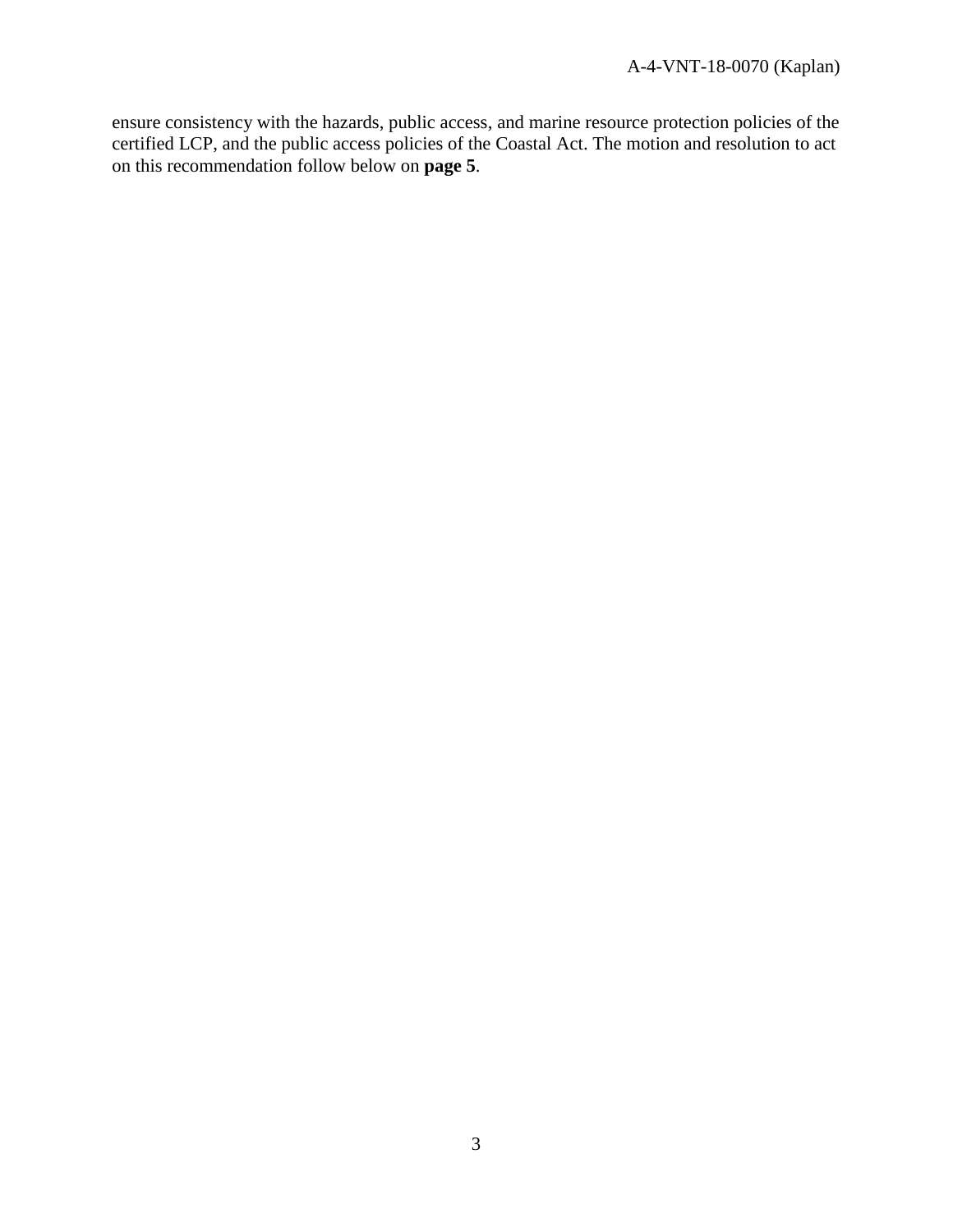# **Table of Contents**

| $\mathbf{V}_{\cdot}$ |  |
|----------------------|--|
| A.                   |  |
| <sub>R</sub>         |  |
| $\mathcal{C}$        |  |
| D                    |  |
| $E_{\rm c}$          |  |
| $F_{\cdot}$          |  |
|                      |  |

## **EXHIBITS**

| Exhibit 1. | <b>Vicinity Map</b>            |
|------------|--------------------------------|
| Exhibit 2. | <b>Aerial Photo</b>            |
| Exhibit 3. | <b>Site Photos</b>             |
| Exhibit 4. | <b>Project Plans</b>           |
| Exhibit 5. | <b>Rear Deck Modifications</b> |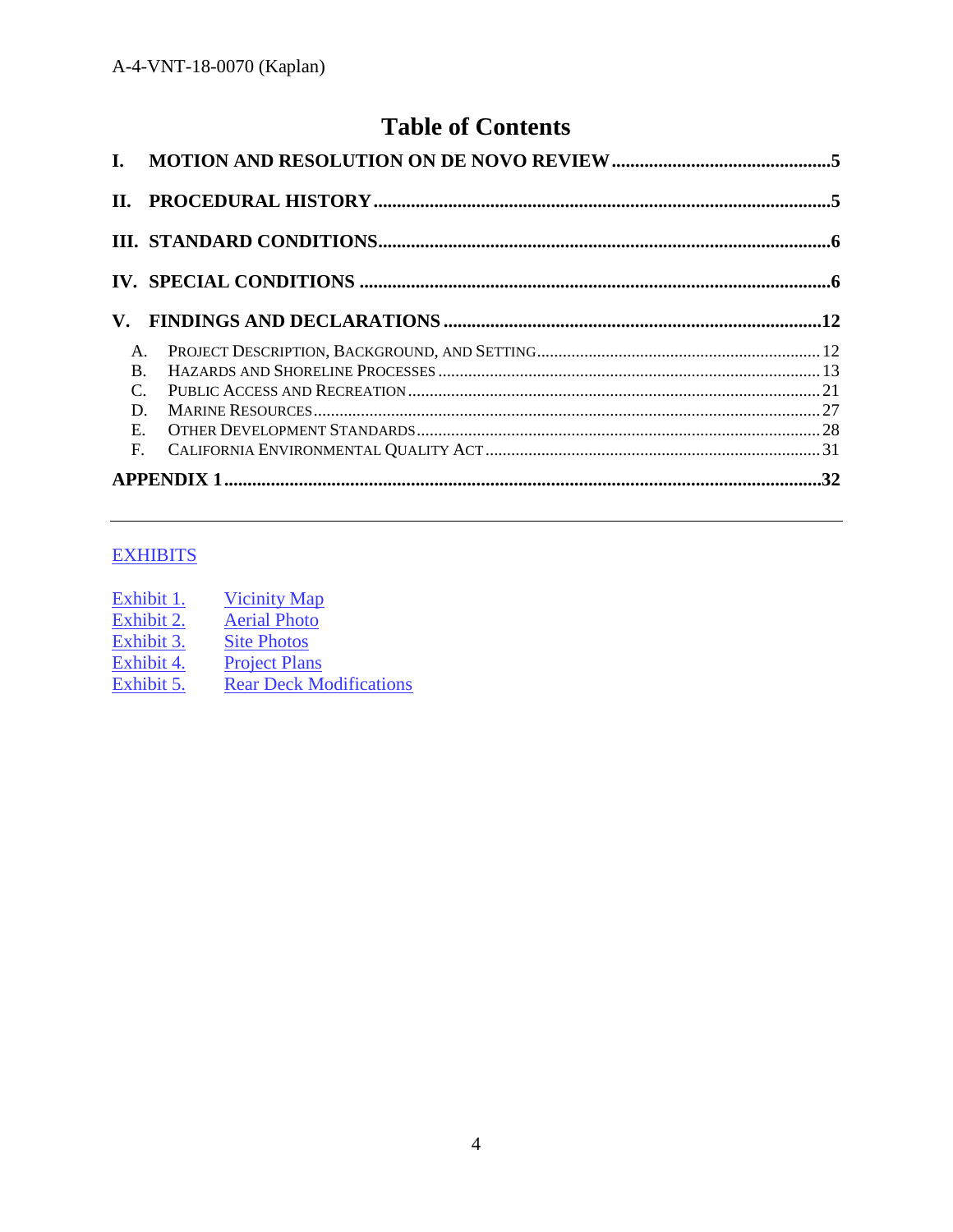## <span id="page-4-0"></span>**I. MOTION AND RESOLUTION ON DE NOVO REVIEW**

#### **Motion:**

*I move that the Commission approve Coastal Development Permit Number A-4-VNT-18-0070 pursuant to the staff recommendation.*

#### **Staff Recommendation of Approval**

Staff recommends a **YES** vote. Passage of this motion will result in approval of the permit as conditioned and adoption of the following resolution and findings. The motion passes only by affirmative vote of a majority of the Commissioners present.

#### **Resolution:**

*The Commission hereby approves a coastal development permit for the proposed development and adopts the findings set forth below on grounds that the development as conditioned will be in conformity with the public access and recreation policies of the Coastal Act and the policies of the certified Local Coastal Program for the County of Ventura. Approval of the permit complies with the California Environmental Quality Act because either 1) feasible mitigation measures and/or alternatives have been incorporated to substantially lessen any significant adverse effects of the development on the environment, or 2) there are no further feasible mitigation measures or alternatives that would substantially lessen any significant adverse impacts of the development on the environment.*

## <span id="page-4-1"></span>**II. PROCEDURAL HISTORY**

The project that is the subject of this appeal was approved by the Ventura County Planning Commission on August 23, 2018. The action by the Planning Commission was appealed to the Ventura County Board of Supervisors by Terry O'Brien and Nancy Graham, Paul and Joanne Fillmore, and Robert McPherson within the local appeal period, on August 28, 2018. On October 16, 2018, the Board of Supervisors denied the appeal and approved the subject project. The County's Notice of Final Action for the project was received by Commission staff on October 23, 2018. Commission staff provided notice of the ten working day appeal period, which began on October 24, 2018 and ended on November 6, 2018. Terry O'Brien and Nancy Graham, Paul and Joanne Fillmore, and Robert McPherson filed the subject appeal on November 5, 2018, during the Commission's appeal period. After reviewing the appeal, Commission staff notified the County, the applicant, and all interested parties that were listed on the appeal and requested that the County provide its administrative record for the permit. The administrative record was received on November 13, 2018.

Pursuant to Section 30621(a) of the Coastal Act, a hearing on an appeal must be set no later than 49 working days after the date on which the appeal was filed with the Commission, which would have been on January 17, 2019. Pursuant to Section 30625(a), the applicant can waive that time limit. On November 14, 2018, prior to the 49 working day deadline for Commission action, the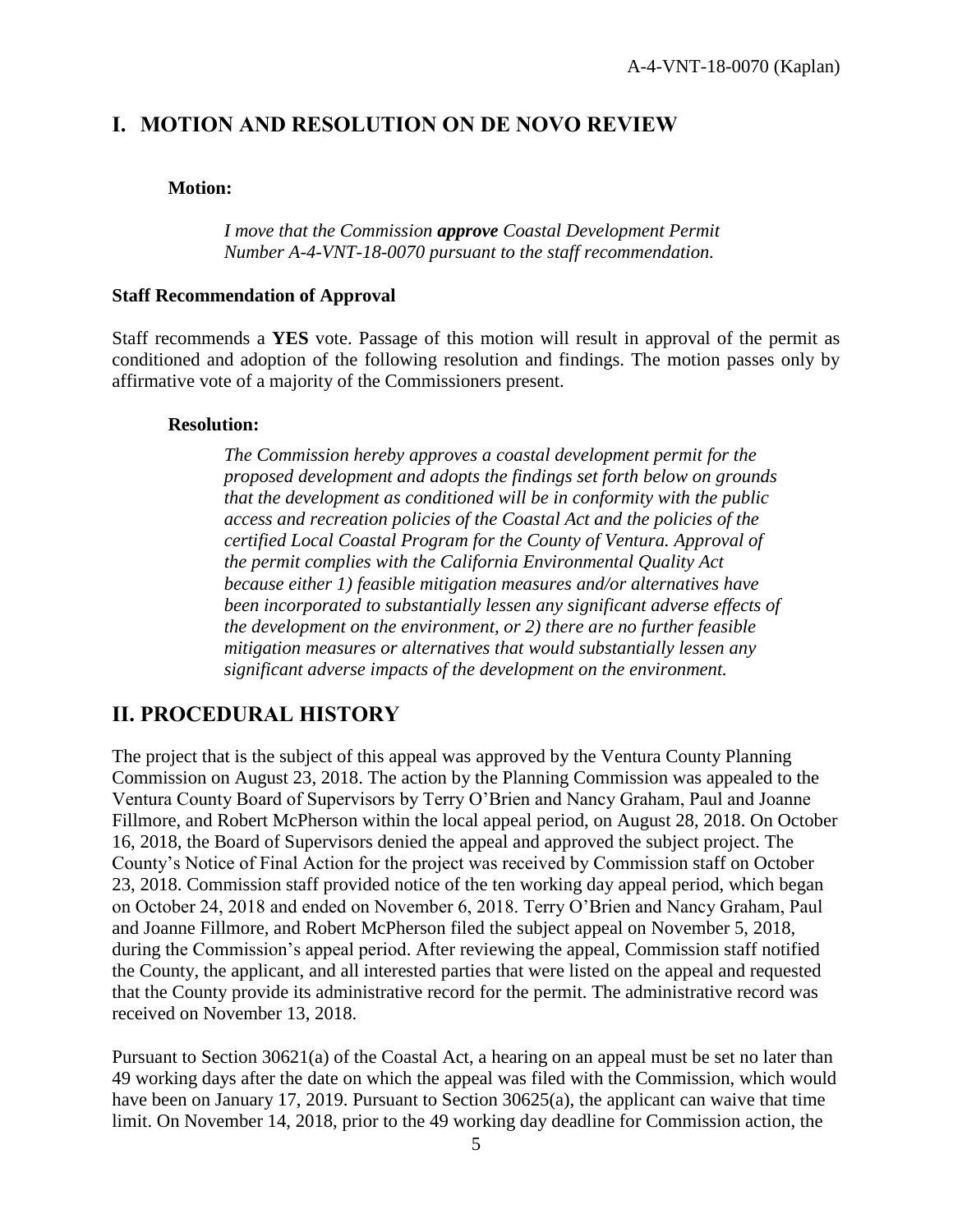applicant waived its right to a hearing within the 49 working day time period. On May 9, 2019 the Commission found that the County's action approving the proposed development raised a substantial issue with respect to the project's conformance with the County of Ventura's certified LCP regarding coastal hazards and shoreline development, and the coastal hazards policies of the Coastal Act, as incorporated into the County's LCP. The Commission is now required to hold a de novo hearing on the merits of the project, which is the subject of this staff report.

## <span id="page-5-0"></span>**III. STANDARD CONDITIONS**

- **1. Notice of Receipt and Acknowledgment.** The permit is not valid and development shall not commence until a copy of the permit, signed by the permittee or authorized agent, acknowledging receipt of the permit and acceptance of the terms and conditions, is returned to the Commission office.
- **2. Expiration.** If development has not commenced, the permit will expire two years from the date on which the Commission voted on the application. Development shall be pursued in a diligent manner and completed in a reasonable period of time. Application for extension of the permit must be made prior to the expiration date.
- **3. Interpretation.** Any questions of intent or interpretation of any condition will be resolved by the Executive Director or the Commission.
- **4. Assignment.** The permit may be assigned to any qualified person, provided assignee files with the Commission an affidavit accepting all terms and conditions of the permit.
- **5. Terms and Conditions Run with the Land.** These terms and conditions shall be perpetual, and it is the intention of the Commission and the permittee to bind all future owners and possessors of the subject property to the terms and conditions.

## <span id="page-5-1"></span>**IV. SPECIAL CONDITIONS**

## **1. Final Revised Plans**

- A. *Prior to issuance of the Coastal Development Permit,* the applicant shall submit for the review and written approval of the Executive Director, final revised plans that are in substantial conformance with the plans prepared by Martha Picciotti Architect, dated 8/2/18, except that they shall demonstrate that the proposed project has been revised to replace the permanent deck proposed to be built on caissons with a temporary, easily removable deck that is built at grade except for the two portions that are cantilevered over the sand box areas. The final revised plans shall also include the gabion basket energy dissipation devices located within the sand box areas.
- B. The permittee shall undertake development in conformance with the approved final plans unless the Commission amends this permit or the Executive Director provides a written determination that no amendment is legally required for any proposed minor deviations.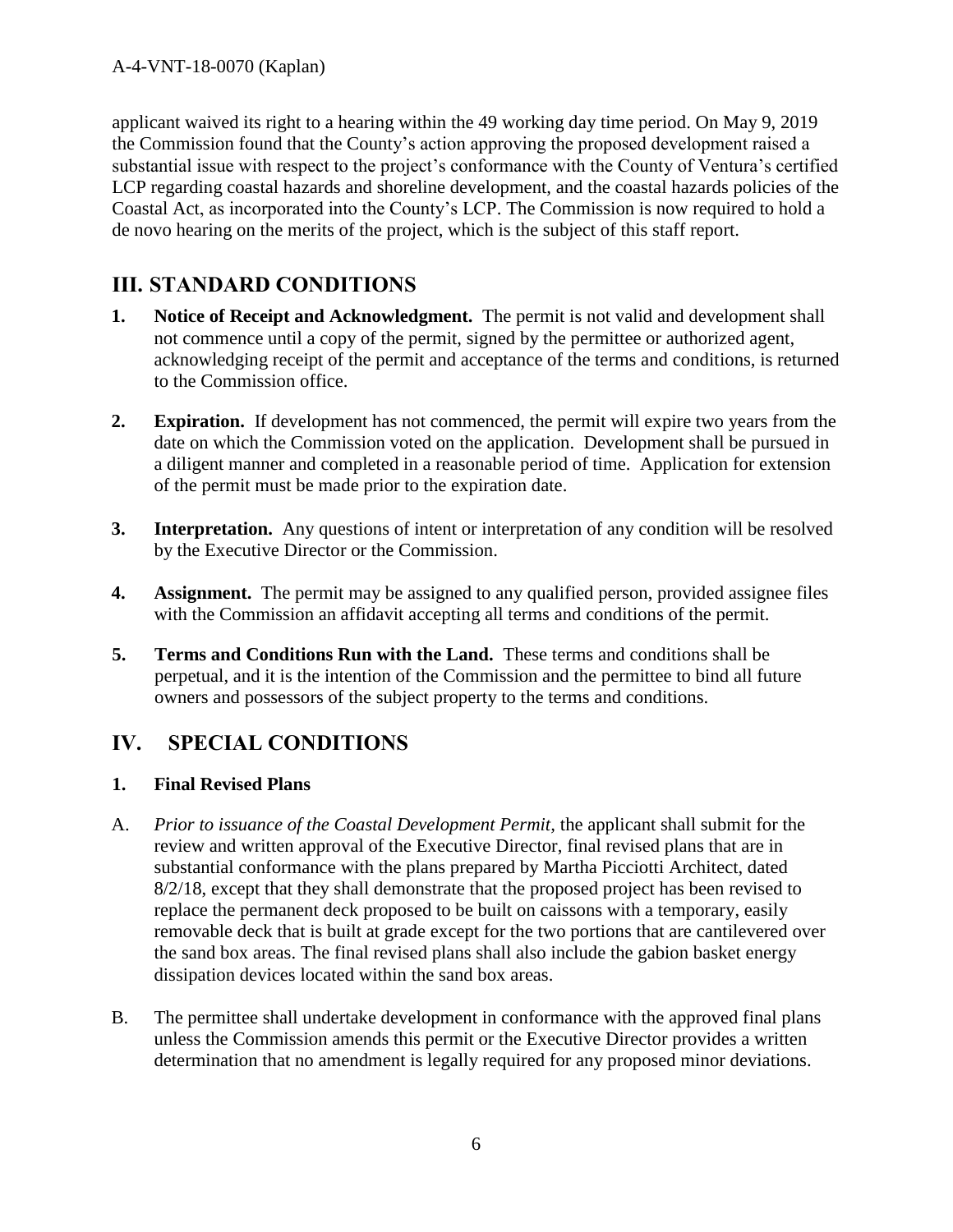#### **2. Plans Conforming to Geotechnical and Coastal Engineer's Recommendations**

By acceptance of this permit, the applicant agrees to comply with the recommendations contained in the submitted coastal engineering and geology, geotechnical, and/or soils reports. These recommendations, including recommendations concerning foundations, construction, grading, and drainage, shall be incorporated into all final design and construction plans, which must be reviewed and approved by the consultant(s) prior to commencement of development.

The final plans approved by the consultant(s) shall be in substantial conformance with the plans approved by the Commission relative to foundation, construction, grading, drainage, and height of the structure. Any substantial changes in the proposed development approved by the Commission that may be required by the consultant(s) shall require an amendment to this permit or a new Coastal Development Permit.

#### **3. No Future Shoreline Protective Device and Development Removal**

- A. By acceptance of the permit, the applicant/landowner agrees, on behalf of itself and all successors and assignees, that no new shoreline protective device(s) shall ever be constructed to protect the development approved pursuant to this coastal development permit including, but not limited to, the residence, garage, driveway/patios, and any other future improvements in the event that the development is threatened with damage or destruction from waves, erosion, storm conditions, liquefaction, sea level rise, or any other coastal hazards in the future. By acceptance of this permit, the applicant/landowner hereby waives, on behalf of itself and all successors and assigns, any rights to construct such devices or to augment the existing rock revetment located immediately seaward of the subject property for the purpose of protecting the development approved pursuant to this coastal development permit that may exist under Public Resources Code Section 30235 or any analogous provision of the County of Ventura LCP.
- B. By acceptance of this permit, the applicant/landowner further agrees, on behalf of itself and all successors and assigns, that the landowner shall remove the development authorized by this permit including, but not limited to, the residence, garage, deck, driveway, septic system, and any other future improvements if: (1) any government agency with relevant authority and jurisdiction has ordered that the structures are not to be occupied due to hazards, or must be removed; (2) essential services to the site can no longer feasibly be maintained (e.g., utilities, roads); or (3) the development requires new shoreline protective devices that conflict with LCP or relevant Coastal Act policies. In addition to these requirements, the landowner shall remove the approved temporary deck, or portions of it, when it becomes threatened with damage or destruction from coastal hazards, is damaged by coastal hazards, or if the existing shoreline protective device is removed. In the event that portions of the development fall to the beach before they are removed, the landowner shall remove all recoverable debris associated with the development from the beach and ocean and lawfully dispose of the material in an approved disposal site. The landowner shall obtain a coastal development permit for removal of approved development and recoverable debris unless the County of Ventura and/or Coastal Commission provides a written determination that no coastal development permit is legally required.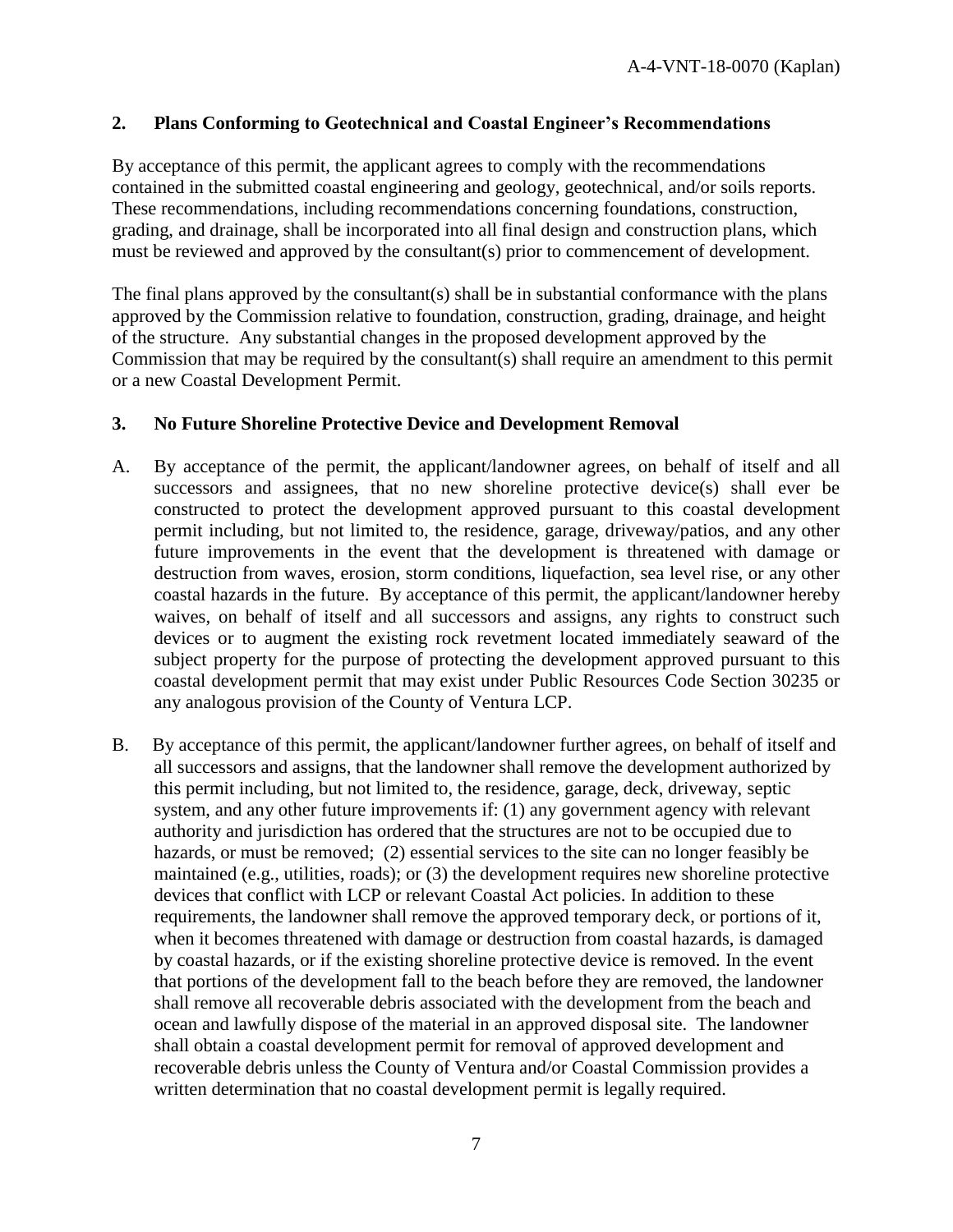## **4. Coastal Hazard Risk**

By acceptance of this coastal development permit, the Permittee acknowledges and agrees, on behalf of itself and all successors and assigns:

- A. Coastal Hazards: That the site is subject to coastal hazards including but not limited to episodic and long-term shoreline retreat and coastal erosion, high seas, ocean waves, storms, tsunami, tidal scour, coastal flooding, and the interaction of same and as influenced by sea level rise;
- B. Assume Risks: To assume the risks to the Permittee and the property that is the subject of this permit of injury and damage from such coastal hazards in connection with this permitted development;
- C. Waive Liability: To unconditionally waive any claim of damage or liability against the County and Coastal Commission, and their officers, agents, and employees for injury or damage from such coastal hazards;
- D. Indemnification: To indemnify and hold harmless the County and the Coastal Commission, and their officers, agents, and employees with respect to the Commission's approval of the project against any and all liability, claims, demands, damages, costs (including costs and fees incurred in defense of such claims), expenses, and amounts paid in settlement arising from any injury or damage due to such coastal hazards;
- E. Shifting Property Boundaries and Permit Intent: The boundary between public land (tidelands) and private land may shift with rising seas, the structure(s) may eventually be located on public trust lands, the development approval does not permit encroachment onto public trust land; any future encroachment must be removed unless the Coastal Commission determines that the encroachment is legally permissible pursuant to the Coastal Act and authorizes it to remain, and any future encroachment would also be subject to the State Lands Commission's (or other trustee agency's) leasing approval. The intent of this permit is to allow for the approved project to be constructed and used consistent with the terms and conditions of this permit for only as long as it remains reasonably safe for occupancy and use without additional substantive measures beyond ordinary repair and/or maintenance to protect it from coastal hazards, and for only as long as the approved project remains on private property;
- F. Disclosure: All documents related to any future marketing and sale of the subject property, including but not limited to marketing materials, sales contracts, deeds, and similar documents shall notify buyers of the terms and conditions of this Coastal Development Permit; and
- G. Property Owner Responsible: That any adverse effects to property caused by the permitted project shall be fully the responsibility of the owner of the property on which the permitted project is located.
- H. Essential Services: Sea level rise could render it difficult or impossible to provide services to the site (e.g., maintenance of roadways, utilities, sewage, drainage, or water systems), thereby constraining allowed uses of the site or rendering it uninhabitable.
- I. Removal Trigger: The structures may be required to be removed or relocated and the site restored if it becomes unsafe or if removal is required pursuant to Special Condition 3.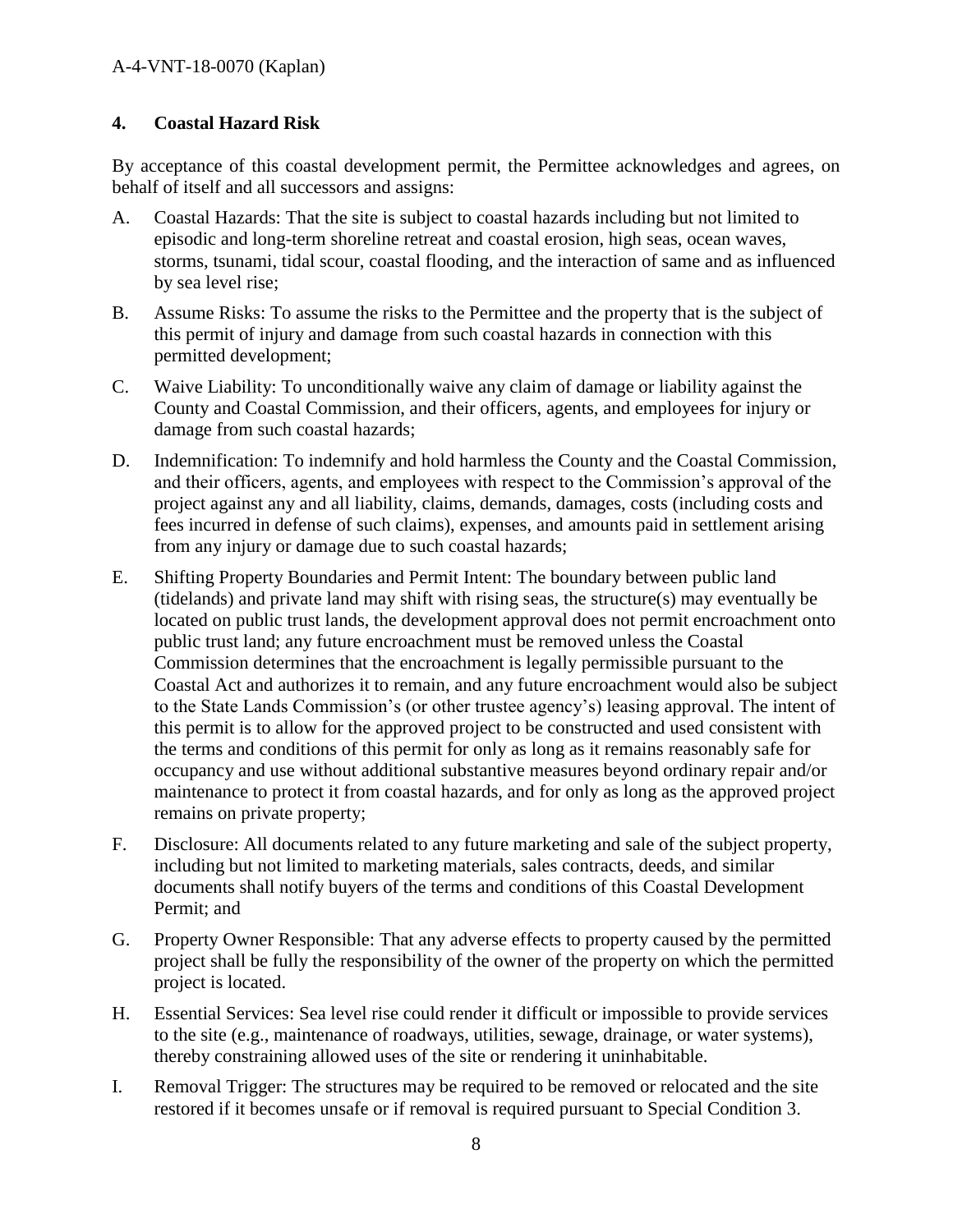#### **5. Interim Erosion Control Plans and Construction Responsibilities**

- A. *Prior to issuance of the Coastal Development Permit*, the applicant shall submit to the Executive Director an Interim Erosion Control and Construction Best Management Practices Plan, prepared by a qualified, licensed professional. The qualified, licensed professional shall certify in writing that the Interim Erosion Control and Construction Best Management Practices (BMPs) plan is in conformance with the following requirements:
	- 1. Erosion Control Plan
		- (a) The plan shall delineate the areas to be disturbed by grading or construction activities and shall include any temporary access roads, staging areas and stockpile areas. The natural areas on the site shall be clearly delineated on the plan and on-site with fencing or survey flags.
		- (b) Include a narrative report describing all temporary run-off and erosion control measures to be used during construction.
		- (c) The plan shall identify and delineate on a site or grading plan the locations of all temporary erosion control measures.
		- (d) The plan shall specify that grading shall take place only during the dry season (April 15 – October 15). This period may be extended for a limited period of time if the situation warrants such a limited extension, if approved by the Executive Director. The applicant shall install or construct temporary sediment basins (including debris basins, desilting basins, or silt traps), temporary drains and swales, sand bag barriers, silt fencing, and shall stabilize any stockpiled fill with geofabric covers or other appropriate cover, install geotextiles or mats on all cut or fill slopes, and close and stabilize open trenches as soon as possible. Basins shall be sized to handle not less than a 10 year, 6 hour duration rainfall intensity event.
		- (e) The erosion control measures shall be required on the project site prior to or concurrent with the initial grading operations and maintained throughout the development process to minimize erosion and sediment from runoff waters during construction. All sediment should be retained on-site, unless removed to an appropriate, approved dumping location either outside of the coastal zone or within the coastal zone to a site permitted to receive fill.
		- (f) The plan shall also include temporary erosion control measures should grading or site preparation cease for a period of more than 30 days, including but not limited to: stabilization of all stockpiled fill, access roads, disturbed soils and cut and fill slopes with geotextiles and/or mats, sand bag barriers, silt fencing; temporary drains and swales and sediment basins. These temporary erosion control measures shall be monitored and maintained until grading or construction operations resume.
		- (g) All temporary, construction related erosion control materials shall be comprised of biodegradable materials (natural fiber, not photo-degradable plastics) and must be removed when permanent erosion control measures are in place. Bio-degradable erosion control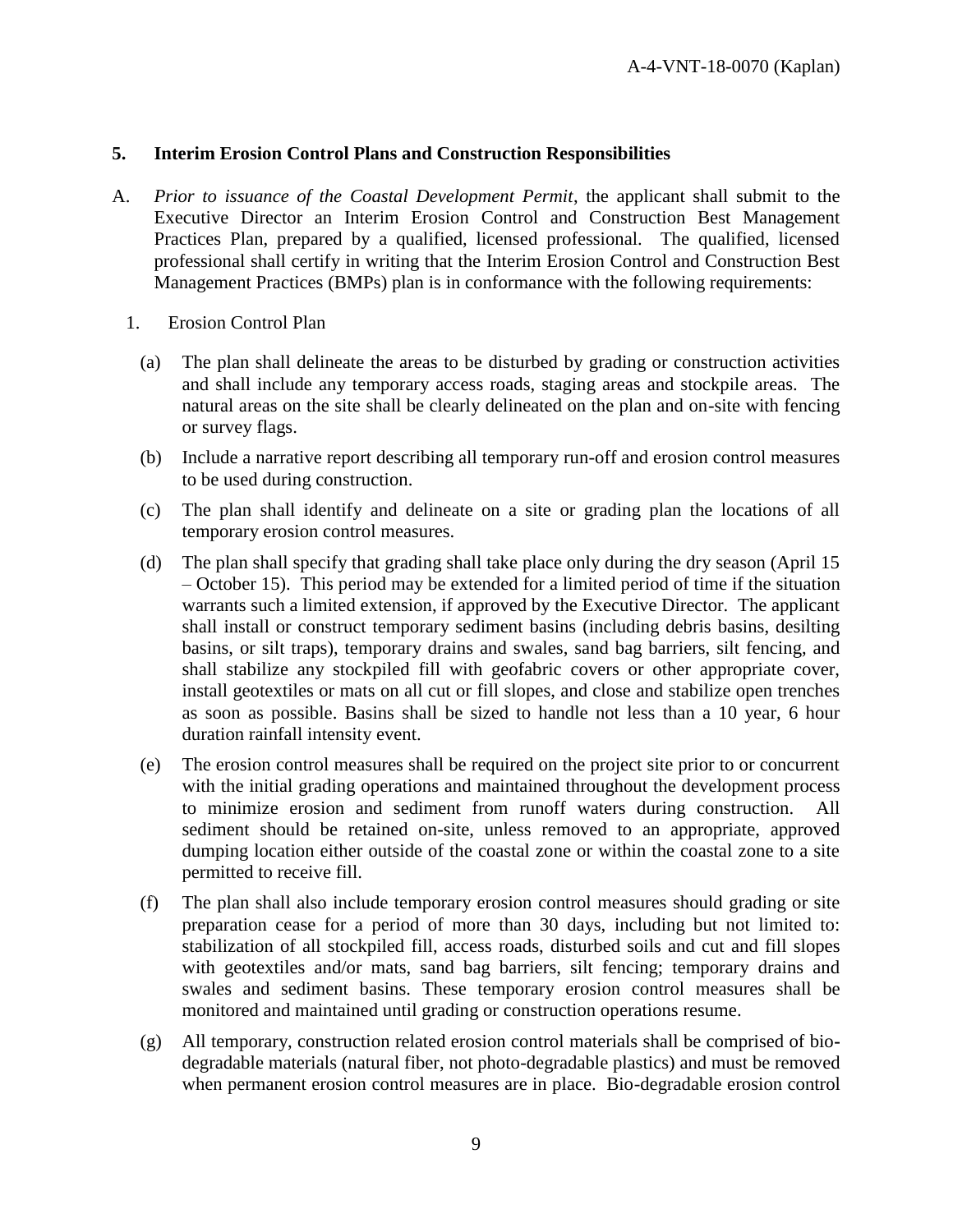materials may be left in place if they have been incorporated into the permanent landscaping design.

- 2. Construction Best Management Practices
	- (a) No demolition or construction materials, debris, or waste shall be placed or stored where it may enter sensitive habitat, receiving waters or a storm drain, or be subject to wave, wind, rain, or tidal erosion and dispersion.
	- (b) No demolition or construction equipment, materials, or activity shall be placed in or occur in any location that would result in impacts to environmentally sensitive habitat areas, streams, wetlands or their buffers.
	- (c) Any and all debris resulting from demolition or construction activities shall be removed from the project site within 24 hours of completion of the project.
	- (d) Demolition or construction debris and sediment shall be removed from work areas each day that demolition or construction occurs to prevent the accumulation of sediment and other debris that may be discharged into coastal waters.
	- (e) All trash and debris shall be disposed in the proper trash and recycling receptacles at the end of every construction day.
	- (f) The applicant shall provide adequate disposal facilities for solid waste, including excess concrete, produced during demolition or construction.
	- (g) Debris shall be disposed of at a permitted disposal site or recycled at a permitted recycling facility. If the disposal site is located in the coastal zone, a coastal development permit or an amendment to this permit shall be required before disposal can take place unless the Executive Director determines that no amendment or new permit is legally required.
	- (h) All stock piles and construction materials shall be covered, enclosed on all sides, shall be located as far away as possible from drain inlets and any waterway, and shall not be stored in contact with the soil.
	- (i) Machinery and equipment shall be maintained and washed in confined areas specifically designed to control runoff. Thinners or solvents shall not be discharged into sanitary or storm sewer systems.
	- (j) The discharge of any hazardous materials into any receiving waters shall be prohibited.
	- (k) Spill prevention and control measures shall be implemented to ensure the proper handling and storage of petroleum products and other construction materials. Measures shall include a designated fueling and vehicle maintenance area with appropriate berms and protection to prevent any spillage of gasoline or related petroleum products or contact with runoff. The area shall be located as far away from the receiving waters and storm drain inlets as possible.
	- (l) Best Management Practices (BMPs) and Good Housekeeping Practices (GHPs) designed to prevent spillage and/or runoff of demolition or construction-related materials, and to contain sediment or contaminants associated with demolition or construction activity, shall be implemented prior to the on-set of such activity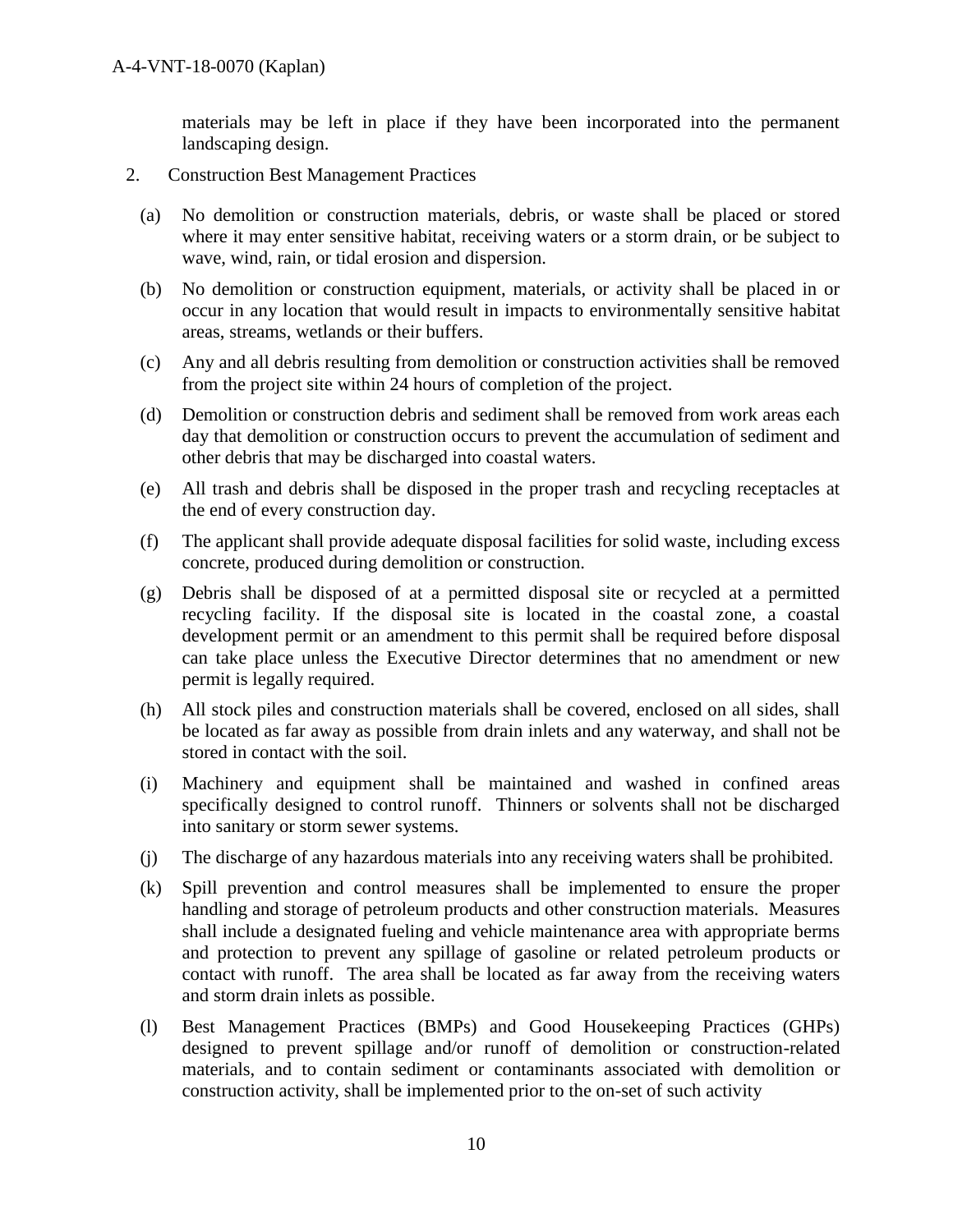- (m) All BMPs shall be maintained in a functional condition throughout the duration of construction activity.
- B. The final Interim Erosion Control and Construction Best Management Practices Plan shall be in conformance with the site/ development plans approved by the Coastal Commission. Any necessary changes to the Coastal Commission approved site/development plans required by a qualified, licensed professional shall be reported to the Executive Director. No changes to the Coastal Commission approved final site/development plans shall occur without an amendment to the coastal development permit, unless the Executive Director determines that no amendment is required.

### **6. Deed Restriction/Recordation of Notice of Terms of CDP**

*Prior to issuance of the Coastal Development Permit*, the applicant shall submit to the Executive Director for review and written approval documentation demonstrating that the landowner has executed and recorded a deed restriction, in a form and content acceptable to the Executive Director: (1) indicating that, pursuant to this permit, the California Coastal Commission has authorized development on the subject property, subject to terms and conditions that restrict the use and enjoyment of that property (hereinafter referred to as the "Standard and Special Conditions"); and (2) imposing all Standard and Special Conditions of this permit as covenants, conditions and restrictions on the use and enjoyment of the Property. The deed restriction shall include a legal description of the applicant's entire parcel or parcels. The deed restriction shall also indicate that, in the event of an extinguishment or termination of the deed restriction for any reason, the terms and conditions of this permit shall continue to restrict the use and enjoyment of the subject property so long as either this permit or the development it authorizes, or any part, modification, or amendment thereof, remains in existence on or with respect to the subject property.

#### **7. Sign Restriction**

No signs shall be posted on the property subject to this permit which (a) explicitly or implicitly indicate that the portion of the beach located adjacent to the subject site is private or otherwise not open to the public or (b) contains similar messages that attempt to prohibit public use of this portion of the beach.

#### **8. Public Rights**

- A. The Coastal Commission's approval of this permit shall not constitute a waiver of any public rights that may exist on the property. The permittee shall not use this permit as evidence of a waiver of any public rights that may exist on the property now or in the future.
- B. This permit does not authorize the development to physically interfere with any public access rights that may exist at any future date.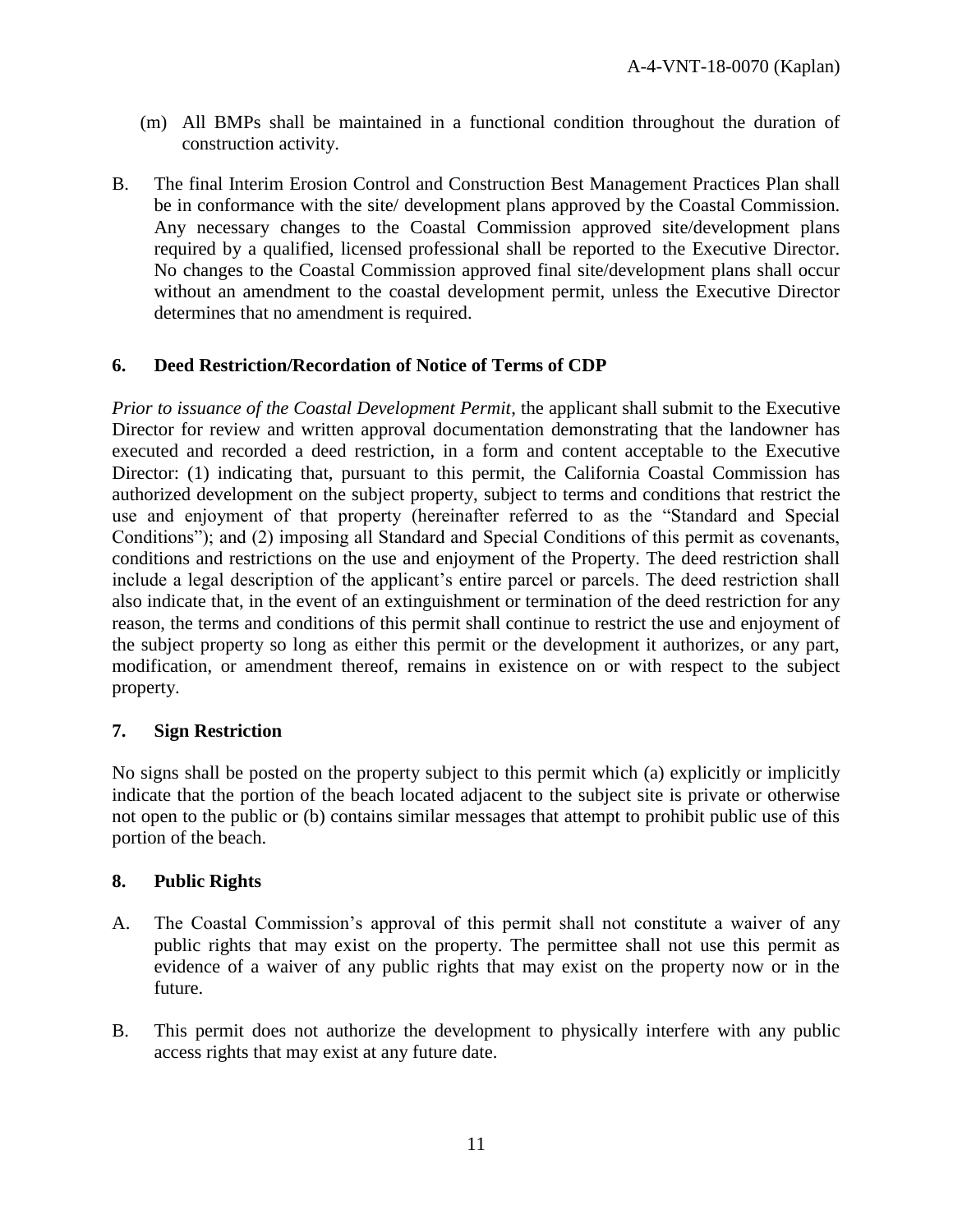## **9. County of Ventura Conditions**

The applicant shall comply with all of the County of Ventura conditions attached to the County's approval of CDP Numbers PL17-0014 & PL17-0015 as listed in Resolution No. R-18-13, except as specifically modified or superseded by this approval. Any deviations or conflicts shall be reviewed by the Executive Director to determine whether an amendment to the Coastal Development Permit is required.

## <span id="page-11-0"></span>**V. FINDINGS AND DECLARATIONS**

The Commission hereby finds and declares:

## <span id="page-11-1"></span>**A. PROJECT DESCRIPTION, BACKGROUND, AND SETTING**

The subject coastal planned development permits (CDPs) approved by the County of Ventura (County) are for the demolition of an existing 2,170 square foot single-family dwelling, 500 square foot detached garage, and 1,500 square foot deck that extends over two legal lots, the construction of a new 5,264 square foot single-family dwelling with a 802 square foot attached garage and 980 square foot deck on one lot, the construction of a new 4,695 square foot singlefamily dwelling with a 839 square foot attached garage and 692 square foot deck on the other lot, and the cosmetic refinishing of an existing seawall. As a component of the subject CDPs, the County also granted a variance to allow for the proposed raised decks, railing, and walkways, which would be located within the required three-foot side yard setback area on each of the two lots. The subject property is located at 3692 W. Pacific Coast Highway (APN 060-0-410-250) in the Faria Beach Community of Ventura County (Exhibits 1-3).

The proposed project is located on two beachfront lots totaling 0.31 acres (each of the subject lots are approximately 0.15 acres) within a residentially developed neighborhood in the Faria Beach Community area of the County, about 5 miles north of the City of Ventura. Faria Beach is a narrow, sandy beach with cobble and shoreline rocks that is backed by a seawall that extends the entire length of the community. The subject parcels are zoned Residential Beach (RB). The purpose of this zone designation is to provide for the development and preservation of small-lot beach-oriented residential communities. The subject parcels are bordered to the north and south by residentially developed lots. The nearest vertical public access to the beach is located approximately 300 feet south of the subject site at Mondo's Beach, as well as 4,000 feet north of the subject site at Faria Beach County Park. Additionally, as described in further detail below, there is an existing lateral public access easement that extends across the subject property.

The subject site was first developed in 1962 when a single-family residence was built. On September  $29<sup>th</sup>$ , 1967, the original lot was subdivided into two lots, Lots 81 & 81A, by a Record of Survey in Book 36, Pages 27 through 33. At this time, pursuant to the Subdivision Map Act, a tentative parcel map and notation by Record of Survey were required to subdivide one lot into two lots. The applicant filed a Certificate of Compliance (No. 15-09-1006) recorded on April 28, 2016, in the Ventura County Recorder's Office (Doc. No. 20160428-00058905) legalizing the creation of the two underlying lots in compliance with California Government Code Section 66499.35.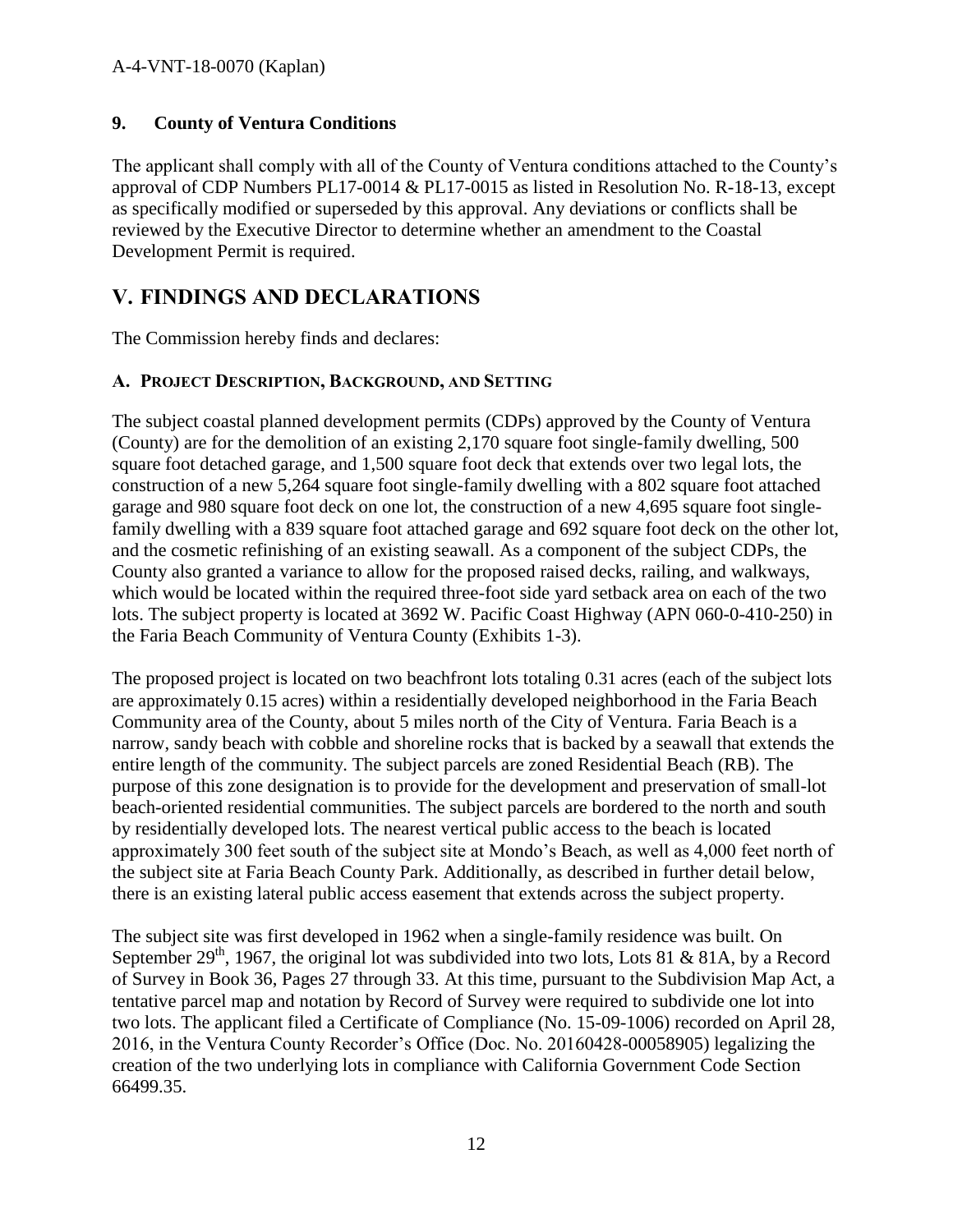In 1977, the Commission issued CDP No. 146-35 to authorize the demolition of the residence constructed in 1962, and the construction of one new residence across both of the subject legal lots. The associated County permits for this redevelopment were issued in 1978, and the construction of the current residence was finished in 1982. That same year, the Commission issued CDP No. 4-81-462 to authorize the installation of rip-rap along a portion of the existing seawall in front of the subject lots. This CDP was subject to 3 Special Conditions regarding lateral access, waiver of public liability, and public rights. Special Condition One required recordation of a deed restriction to allow lateral public access on the beach from the toe of the revetment to the mean high tide line across the subject parcels.

The existing concrete seawall that spans the length of the Faria Beach Community was constructed in 1969. This seawall protects all of the homes in the Faria Beach Community; however, because it is physically located on each individual parcel, it is maintained by the individual property owners, and not the community collectively. Unlike the other properties in the area, the subject site has a unique, multi-level design, as depicted on Exhibit 3. Specifically, on the subject site, in addition to the community-wide seawall, there is a lower seawall, and between the two walls are rectangular-shaped open areas that are filled with sand (referred to as "sand boxes").

Based on several discussions with Commission staff to address issues related to shoreline protection, coastal hazards, and public access, the applicant has modified the proposed project for the de novo coastal development permit. This change includes the redesign of the proposed rear deck to be built largely at grade, rather than on caissons. The only two portions of the deck that will not be at grade are the areas that will be cantilevered over the "sand boxes". Because it will not be supported by the caisson foundation system for the house, removal of the deck will not require alteration of the residence, and can be easily removed at such time as it is threatened by coastal waves, erosion, or other hazard. The applicant has also proposed the addition of two wedge-shaped gabion baskets filled with 5 pound rocks to be placed within the "sand box" areas to dissipate incoming wave energy (Exhibit 5). The applicant's engineer has indicated that these dissipation devices will sufficiently minimize any altered wave energy within the "sand box" areas that may have resulted from the decks extending over these areas and will ensure that the stability of the existing seawall is not adversely impacted by the decks.

As now revised, the proposed project includes the demolition of an existing 2,170 square foot single-family dwelling, 1,500 square foot deck, and 500 square foot detached garage constructed over two lots; the construction of a new 5,264 square foot single-family dwelling, 802 square foot garage, and 973 square foot removable deck on one lot; the construction of a new 4,695 square foot single-family dwelling, 839 square foot garage, and 692 square foot removable deck on one lot; granting of a side yard setback variance; and the cosmetic refinishing of an existing seawall located across both lots.

### <span id="page-12-0"></span>**B. HAZARDS AND SHORELINE PROCESSES**

County of Ventura Land Use Plan Policy 4.2.4(A)(2) states:

*New development shall be sited and designed to minimize risks to life and property in areas of high geologic, flood, and fire hazards.*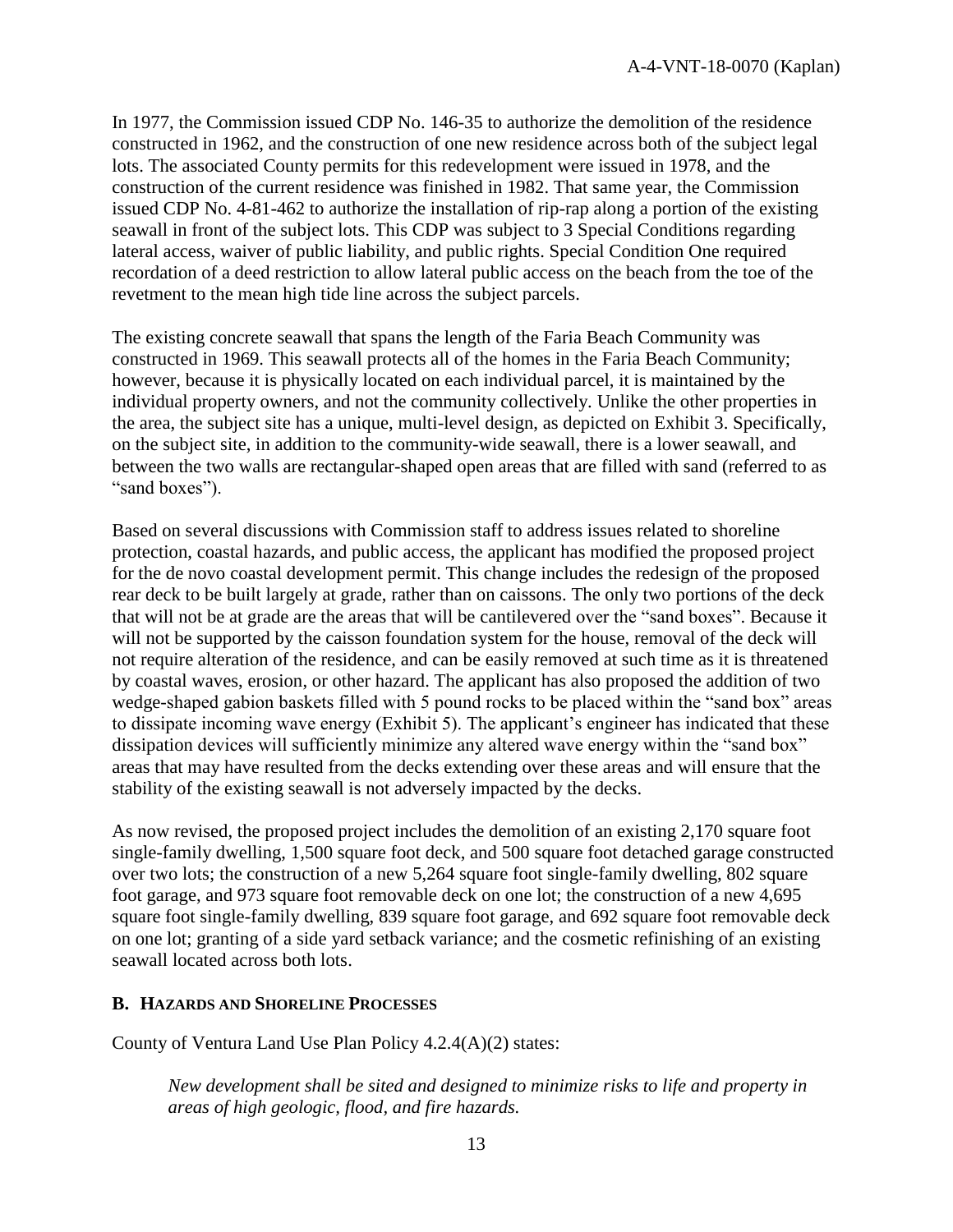County of Ventura Land Use Plan Policy 4.2.4(A)(3) states:

*All new development will be evaluated for its impacts to, and from, geologic hazards (including seismic safety, landslides, expansive soils, subsidence, etc.), flood hazards, and fire hazards. Feasible mitigation measures shall be required where necessary.*

County of Ventura Land Use Plan Policy 4.2.4(A)(6) states:

*New development shall be sited and designed so as not to cause or contribute to flood hazards, or lead to the expenditure of public funds for flood control works.*

County of Ventura Implementation Plan Section 8178-4.1 states:

*All new development shall be evaluated for potential impacts to, and from, geologic hazards (including seismic hazards, landslides, expansive soils, subsidence, etc.), flood hazards and fire hazards. New development shall be sited and designed to minimize risks to life and property in areas such as floodplains, blufftops, 20% or greater slopes, or shorelines, where such hazards may exist. New development shall be sited and designed so as not to cause or contribute to flood hazards, or lead to the expenditure of public funds for flood control works. Feasible mitigation measures shall be required where necessary.*

Coastal Act Section 30235, as incorporated into the certified LCP, states:

*Revetments, breakwaters, groins, harbor channels, seawalls, cliff retaining walls, and other such construction that alters natural shoreline processes shall be permitted when required to serve coastal-dependent uses or to protect existing structures or public beaches in danger from erosion, and when designed to eliminate or mitigate adverse impacts on local shoreline sand supply. Existing marine structures causing water stagnation contributing to pollution problems and fishkills should be phased out or upgraded where feasible.*

Coastal Act Section 30250, as incorporated into the certified LCP, states, in relevant part:

*(a) New residential, commercial, or industrial development, except as otherwise provided in this division, shall be located within, contiguous with, or in close proximity to, existing developed areas able to accommodate it or, where such areas are not able to accommodate it, in other areas with adequate public services and where it will not have significant adverse effects, either individually or cumulatively, on coastal resources.* 

Coastal Act Section 30253, as incorporated into the certified LCP, states:

*New development shall do all of the following: (a) Minimize risks to life and property in areas of high geologic, flood, and fire hazard.*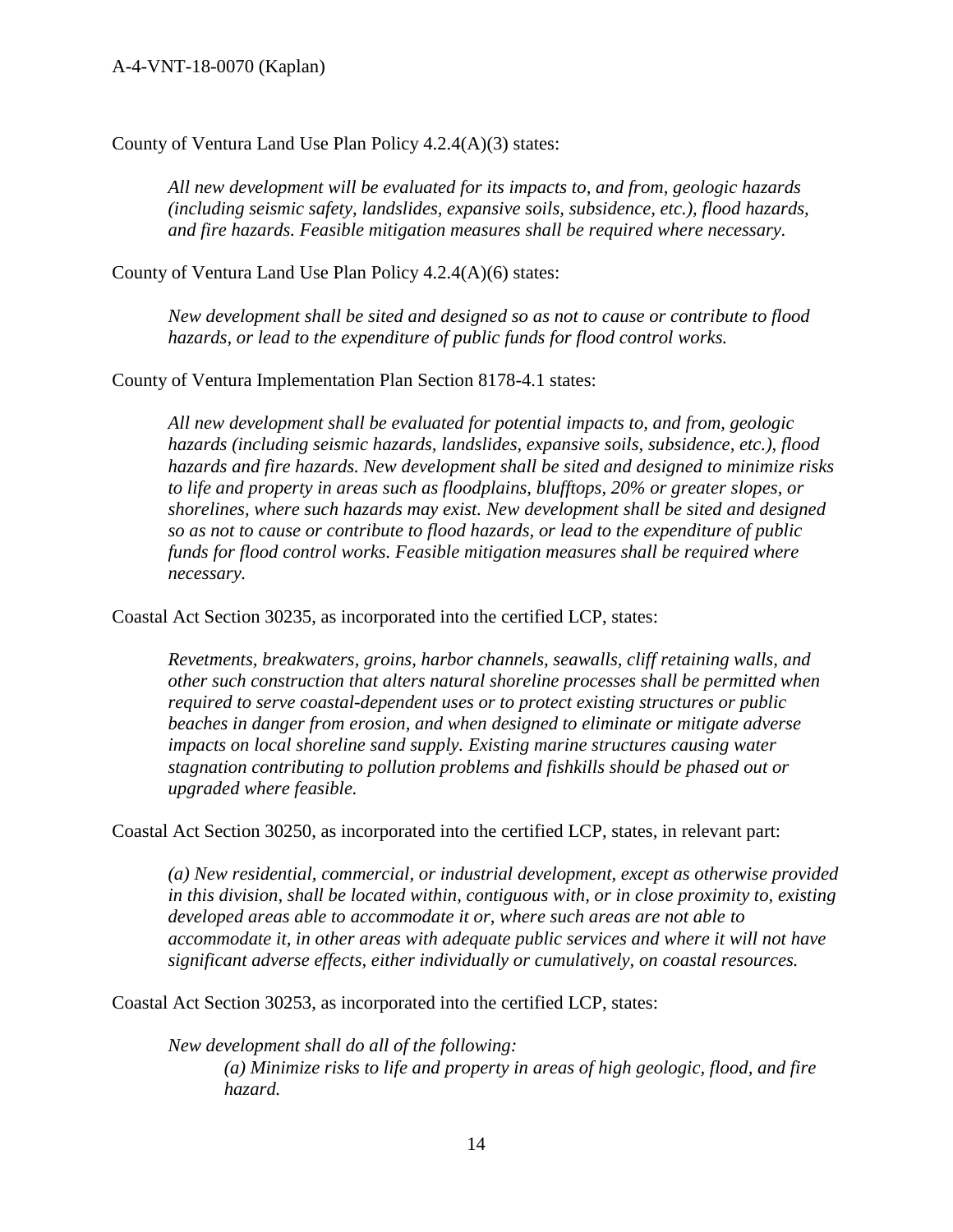*(b) Assure stability and structural integrity, and neither create nor contribute significantly to erosion, geologic instability, or destruction of the site or surrounding area or in any way require the construction of protective devices that would substantially alter natural landforms along bluffs and cliffs. (c) Be consistent with requirements imposed by an air pollution control district or the State Air Resources Board as to each particular development. (d) Minimize energy consumption and vehicle miles traveled. (e) Where appropriate, protect special communities and neighborhoods that, because of their unique characteristics, are popular visitor destination points for recreational uses.*

The certified Ventura County LCP contains policies and provisions, as detailed above, that regulate new shoreline development. These policies and provisions require new beachfront development to avoid impacts to beaches and to be sized, sited and designed to minimize risks from hazards without the need for shoreline protective devices. These policies and provisions also mandate that new development shall minimize risks to life and property in area of high geologic, flood, and fire hazard and shall not require the construction of protective devices that would substantially alter natural landforms. For beachfront development such as the subject project, these risks include those from rising sea levels. When hazards from sea level rise cannot be avoided, new development should include provisions to ensure that hazard risks are minimized for the life of the development without shoreline protection, including through future modification, relocation, or removal when they become threatened by natural hazards, including sea level rise.

The project site is located on Pacific Coast Highway in the Faria Beach Community in the unincorporated area of Ventura County. The site lies next to a narrow sand and cobble beach along a relatively high wave energy section of shoreline. A report prepared in 1989 by the Beach Erosion Authority for Clean Oceans and Nourishment (BEACON), a joint powers agency that includes the cities and counties in the Santa Barbara and Ventura County area, indicates that this section of coastline has historically hosted a narrow sand and/or cobble beach, and the shoreline is relatively stable. The California Department of Boating and Waterways in partnership with the US Army Corps of Engineers maintain wave recording buoys throughout Southern California, and the record of historical waves for this region, both from direct observation or recording and from hindcast analysis, is very extensive. Waves as high as 20 feet were recorded on January 17, 1998 and 14-16 foot waves with a period in excess of 20 seconds were recorded during the 1982- 83 El Niño event. Faria Beach has been susceptible to previous damage from flooding and/or wave damage from storm waves and storm surge conditions which, prior to the effective date of the Coastal Act, resulted in the need for the original construction in 1969 of the existing community-wide seawall that is located seaward of all the residential parcels. Although this is a contiguous seawall that extends the length of the Faria Beach Community, it is located on individual parcels, and is maintained by each individual owner. As mentioned above, CDP 4-81- 462 was issued in 1982 for the installation of rip-rap at the base of the wall on the subject property.

#### **Sea Level Rise**

Sea level has been rising for many years. As an example in the Santa Monica Bay area, the historic rate of sea level rise, based on tide gauge records, has been 1.8 mm/yr. or about 7 inches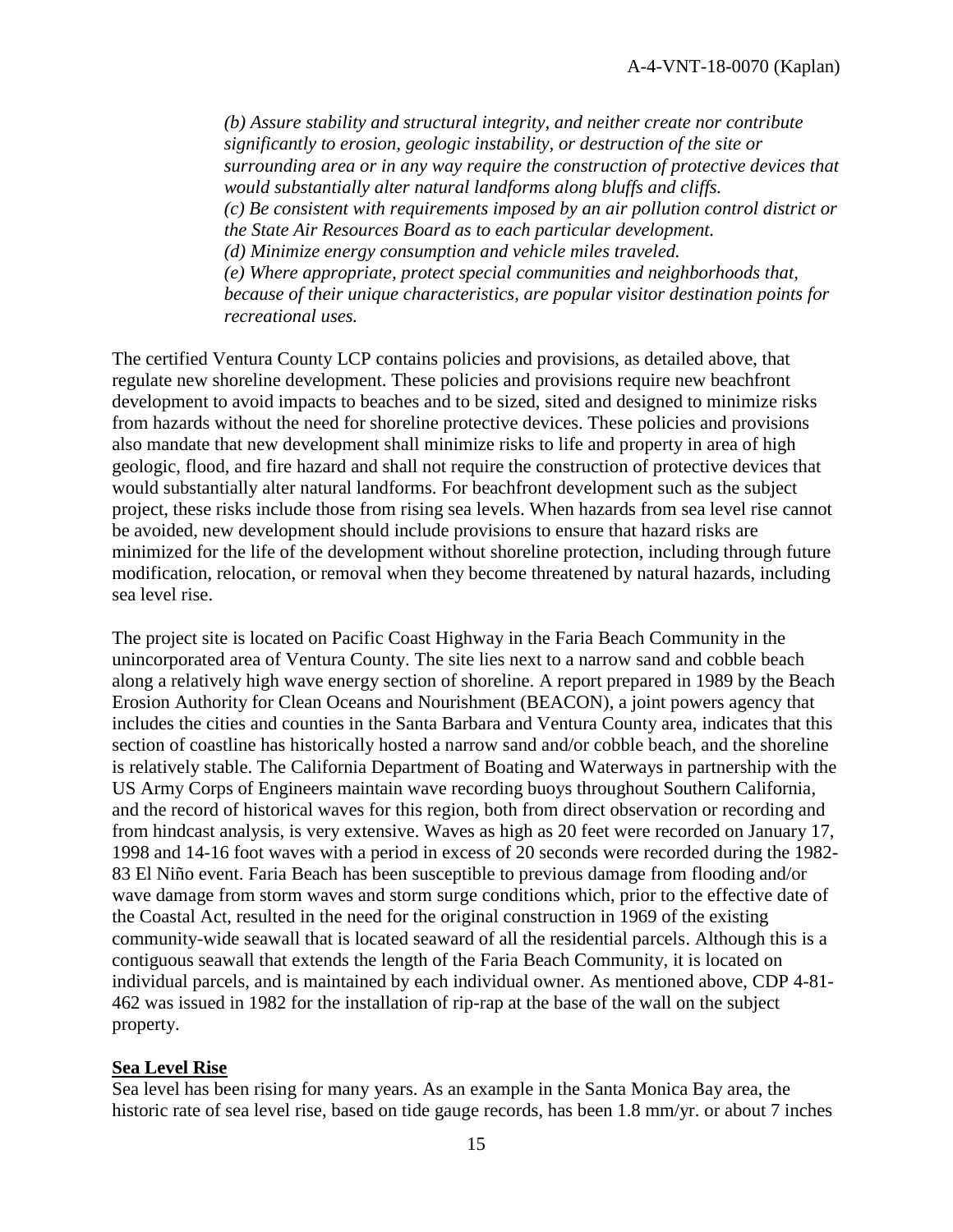#### A-4-VNT-18-0070 (Kaplan)

 $\overline{a}$ 

per century<sup>1</sup>. In the past century, average global temperature has increased by about  $0.8^{\circ}$ C (1.4°F), and average global sea level has increased by 7 to 8 in (17 to 21 cm) (IPCC 2013).Sea level at the San Francisco tide gauge has risen 8 in (20 cm) over the past century, and recent reports developed by the California Ocean Protection Council (OPC) project that by the year 2100, sea levels may rise by approximately 3.1 to 6.6 feet in the area near the project site, with the potential for rapid ice loss to result in an extreme scenario of 9.8 feet of sea level rise (Griggs et al., 2017; OPC 2018). Recent observations of sea level along parts of the California coast have shown some anomalous trends, however; there is a growing body of evidence that there has been a slight increase in global temperature and that an accelerated rate of sea level rise can be expected to accompany this increase in temperature.

The State of California has undertaken significant research to understand how much sea level rise to expect over this century and to anticipate the likely impacts of such sea level rise. In 2013, the Ocean Protection Council (OPC) adopted the National Research Council (NRC) report, "Sea level rise for the Coasts of California, Oregon, and Washington: Past Present and Future", as best available science for the State of California, and recommended in its 2013 State Sea Level Rise Guidance that state agencies and others use these projections in their planning processes. The Coastal Commission also adopted the NRC report as best available science its 2015 Sea level rise Policy Guidance. Two subsequent OPC reports have updated the best available science, including the Rising Seas in California: An Update on Sea level rise Science, released in April 2017 by a working group of OPC's Science Advisory team, and the State of California Sea Level-Rise Guidance: 2018 Update. The OPC's most recent projections in its statewide sea level rise guidance are that in this area sea levels may rise between 2.9 and 6 feet by the year 2094 (the anticipated duration of the proposed project), though there is a risk of much more significant sea level rise depending on various uncertainties, including the dynamics of ice sheet loss. The projection is given in a range largely because climate models that predict future climate conditions include inherent uncertainties stemming from uncertainties about the climate system, which is an area of developing science. Additionally, researchers cannot know exactly how much greenhouse gases we will continue to emit over the coming decades – large-scale curtailment of greenhouse gas emissions would keep sea level rise towards the lower end of the projections, while "business as usual" emissions scenarios would result in the higher end of the projections. Because the world has continued along the "business as usual" scenario (and data suggests temperatures and sea level rise are tracking along the higher projections), the Coastal Commission Sea Level Rise Guidance relies on projections associated with this "business as usual" emission scenario. The OPC has also recommended that medium/high risk aversion be used to inform decision-making for less adaptive, more vulnerable projects or populations that will experience medium to high consequences as a result of underestimating sea level rise, such as residential development. In the case of the proposed project, this means looking at 6 feet of sea level rise over the 75-year anticipated duration of the project.

As our understanding of sea level rise continues to evolve, it is possible that sea level rise projections will continue to change as well (as evidenced by the recent updates to best available science). While uncertainty will remain with regard to exactly how much sea-levels will rise and

<sup>1</sup> Lyles, S.D., L.E. Hickman and H.A. Debaugh (1988) *Sea Level Variations for the United States 1855 – 1986.* Rockville, MD: National Ocean Service.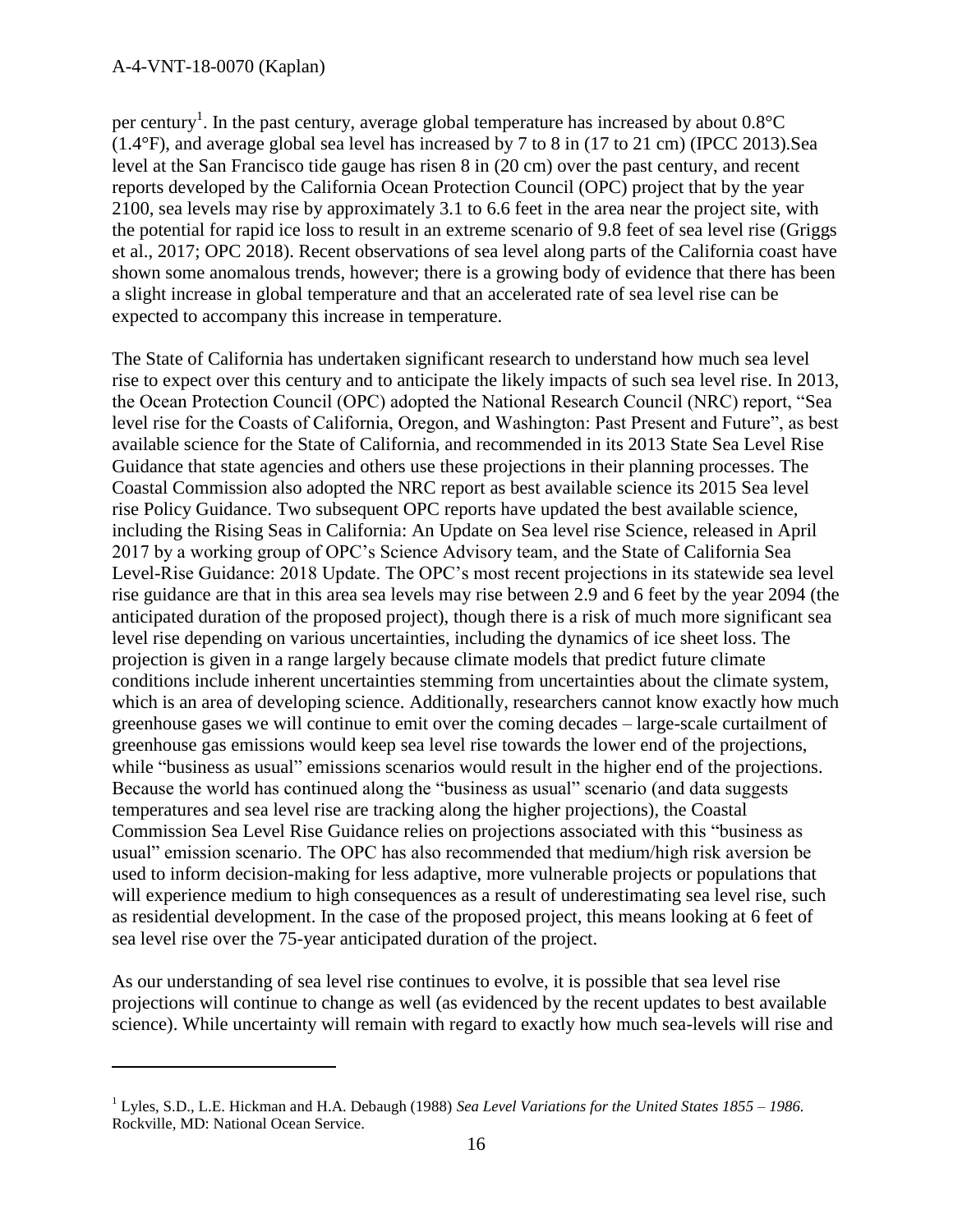when, the direction of sea-level change is clear and it is critical to continue to assess sea level rise vulnerabilities when planning for future development. Importantly, maintaining a precautionary approach that considers high or even extreme sea level rise rates and includes planning for future adaptation will help ensure that decisions are made that will result in a resilient coastal California.

On the California coast, the effect of a rise in sea-level will be the landward migration of the intersection of the ocean with the shore, which will result in increased flooding, erosion, and storm impacts to coastal areas. On a relatively flat beach, with a slope of 40:1, a simple geometric model of the coast indicates that every centimeter of sea level rise will result in a 40 cm landward movement of the ocean/beach interface. For fixed structures on the shoreline, such as a seawall, an increase in sea-level will increase the inundation of the structure. More of the structure will be inundated or underwater than is inundated now and the portions of the structure that are now underwater part of the time will be underwater more frequently.

Accompanying this rise in sea-level will be an increase in wave heights and wave energy. Along much of the California coast, the bottom depth controls the nearshore wave heights, with bigger waves occurring in deeper water. Since wave energy increases with the square of the wave height, a small increase in wave height can cause a significant increase in wave energy and wave damage. Combined with the physical increase in water elevation, a small rise in sea-level can expose previously protected back shore development to increased wave action, and those areas that are already exposed to wave action will be exposed more frequently, with higher wave forces. Structures that are adequate for current storm conditions may not provide as much protection in the future.

Coastal Act Section 30235 acknowledges that shoreline armoring, including seawalls, revetments, cliff retaining walls, groins and other such structural or "hard" methods designed to forestall erosion also alters natural landforms and natural shoreline processes. Accordingly, Section 30235 only requires the approval of shoreline protective works when required to serve coastal-dependent uses or to protect existing structures or public beaches in danger from erosion (and when designed to address impacts on local shoreline sand supply). The provision is so limited because shoreline structures can have a variety of adverse impacts on coastal resources, including adverse effects on sand supply, public access, coastal views, natural landforms, and overall shoreline beach dynamics on and off site, ultimately resulting in the loss of beach. Shoreline armoring or protection devices also directly interfere with public access to tidelands by impeding the ambulatory nature of the mean high tide line (the boundary between public and private lands) during high tide and severe storm events, and potentially throughout the entire winter season. The impact of a shoreline protective device on public access is most evident on a beach where wave run-up and the mean high tide line are frequently observed in an extreme landward position during storm events and the winter season. As an unarmored shoreline retreats landward due to the natural process of erosion, the boundary between public and private land also retreats landward. Construction of rock revetments and seawalls to protect private property fixes the inland limit of the shoreline and prevents any landward migration of the shoreline inland of the structure. The dry beach area will narrow and eventually the mean high tide line will intersect the structure on a regular basis. The intertidal zone (the distance between the high water mark and low water mark) will narrow and eventually these two will both intersect the structure. As the distance between the high water mark and low water mark becomes narrower,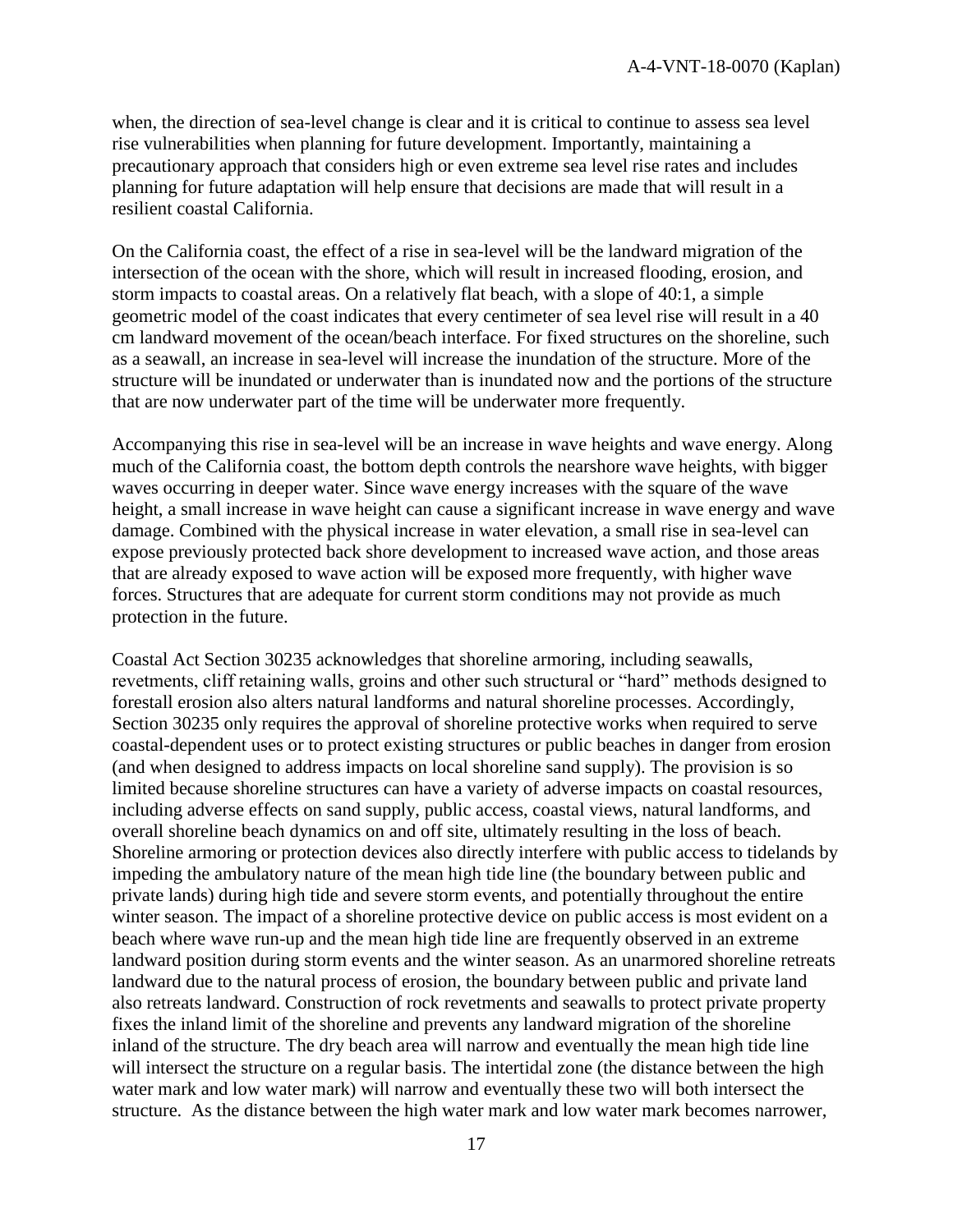the seawall effectively eliminates lateral access opportunities along the beach as the entire area below the fixed high tideline is inundated. The ultimate result of a fixed tideline boundary (which would otherwise normally migrate and retreat landward, while maintaining a passable distance between the high water mark and low water mark over time) is a reduction or elimination of the area of sandy beach available for public access and recreation.

Interference by shoreline protective devices can result in a number of adverse effects on the dynamic shoreline system and the public's beach ownership interests. First, changes in the shoreline profile, particularly changes in the slope of the profile that result from a reduced beach berm width, alter the usable area under public ownership. A beach that rests either temporarily or permanently at a steeper angle than under natural conditions will have less horizontal distance between the mean low water and mean high water lines. This reduces the actual area in which the public can pass on their own property. The second effect on access is through a progressive loss of sand as shore material is not available to nourish the nearshore sand bar. The lack of an effective bar can allow such high wave energy on the shoreline that material may be lost far offshore where it is no longer available to nourish the beach. This affects public access again through a loss of area between the mean high water line and the actual water. Third, shoreline protective devices such as revetments and bulkheads cumulatively affect shoreline sand supply and public access by causing accelerated and increased erosion on adjacent public beaches. This effect may not become clear until such devices are constructed individually along a shoreline and they reach a public beach. In addition, if a seasonally-eroded beach condition occurs with greater frequency due to the placement of a shoreline protective device on the subject site, then the subject beach would also accrete at a slower rate. Fourth, if not sited landward in a location that ensures that the seawall is only acted upon during severe storm events, beach scour during the winter season will be accelerated because there is less beach area to dissipate the wave's energy and more wave energy will be reflected off the face of the seawall or revetment rocks.

### **Application to this Project**

The applicant has submitted a Coastal Hazard and Wave Run-Up Study dated July 5, 2016 prepared by GeoSoils, Inc., for the property. The study concludes that while the subject site will likely be subject to future wave run-up and overtopping, this will not significantly impact the proposed development because the residences are designed on caissons at an elevation to withstand wave forces without shoreline protection. The report also states that if the existing shore protection were to be removed, the only portion of the development that may be subject to direct wave action would be the vertical piles supporting the residences, which have been designed to extend well below the maximum anticipated beach scour depth. Furthermore, the report states that the long-term stability of the adjacent properties and Pacific Coast Highway will depend on the continued existence and maintenance of the existing shoreline protection. The coastal engineer for the applicant prepared three additional reports that reinforce these findings, dated November 6, 2017, July 12, 2018, and August 3, 2018.

Although the subject residences have been designed to not require the construction or use of a shoreline protective device, as mentioned above, several existing residences on conventional foundations that are located near the project site depend on an existing continuous seawall extending across all of the properties for protection from wave hazards. As such, the applicant does not propose to remove the existing seawall on the subject lots. The proposed design of the cantilevered decks over the "sand boxes" will change how the wave energy dynamics affect the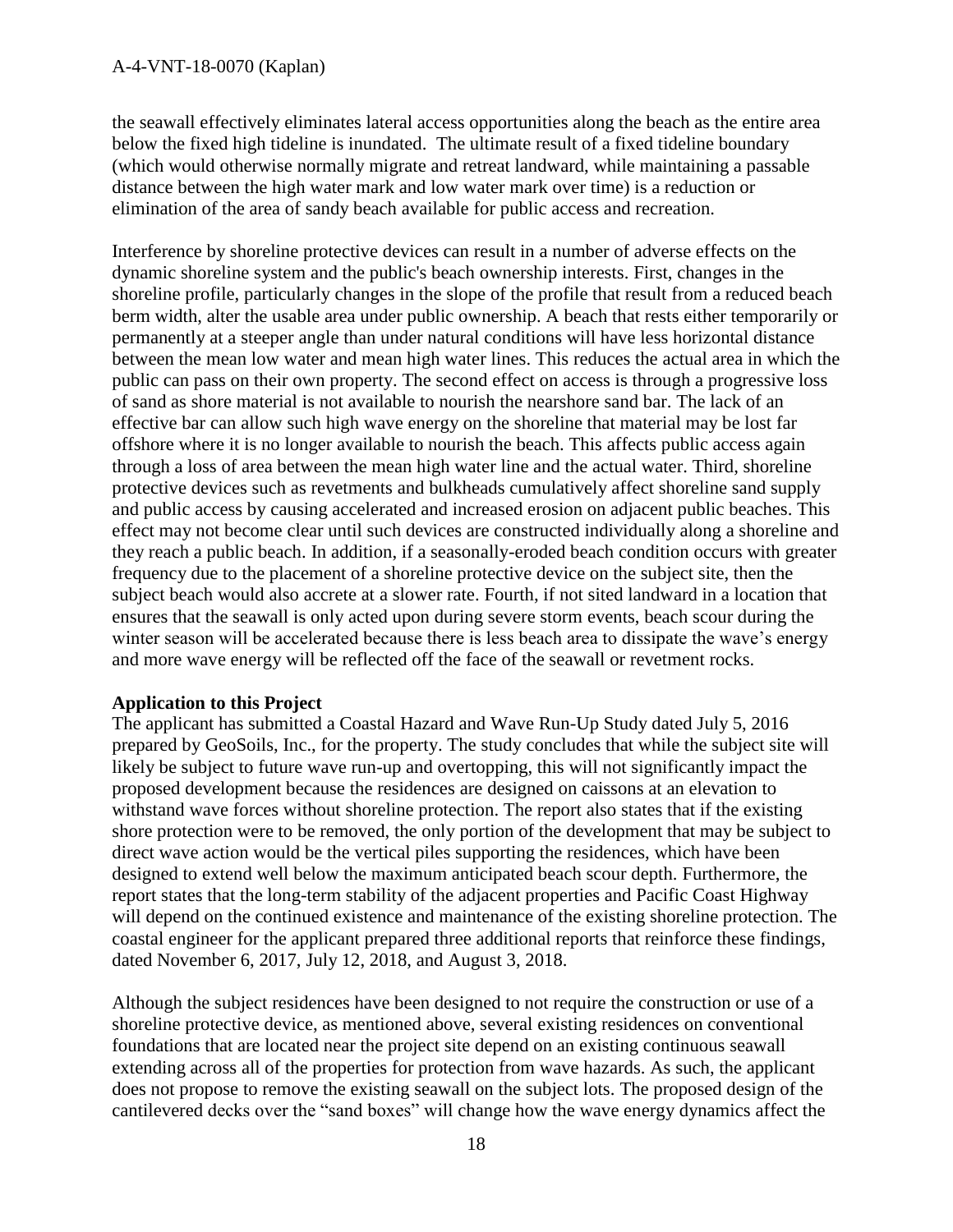existing seawall on the subject property. Currently, any waves that overtop the lower seawall and enter the "sand boxes" are deflected upwards when they hit the upper seawall, thereby dissipating much of their energy. By constructing cantilevered decks over the tops of the "sand boxes", the wave energy that would have been deflected upwards will now be redirected within the "sand boxes". This could potentially increase the amount of wave energy hitting the existing seawall, which is necessary to continue to protect the neighboring properties.

Following the filing of the appeal and determination of substantial issue, the applicant has modified the proposed project in two significant ways. First, the applicant has added two gabion baskets to be installed within the "sand box" areas, which will act as wave energy dissipation devices (Exhibit 5). By helping to dissipate any waves that enter the "sand box" areas below the cantilevered decks, these gabion baskets will reduce the amount of energy hitting the proposed decks and existing seawall, thus minimizing any potential adverse impacts. These gabion basket dissipation devices do not constitute new shoreline protective devices, and they will not extend the life of the existing seawall. They have, however, been designed to minimize any impacts to the seawall that could have potentially been caused by increased wave energy resulting from the construction of the cantilevered decks over the "sand box" areas.

Second, the applicant has modified the project to replace the previously proposed permanent deck built on caissons with a temporary deck that is built partially at grade and partially cantilevered, and is easily removable (Exhibit 5). In this design, most of the deck (1,245 square feet) will be built slab-on-grade. The two portions of the deck covering the "sand boxes" (420 square feet total) will be cantilevered from the at-grade portion of the deck. Additionally, the flooring of the deck portions covering the "sand boxes" will be constructed of wood, with ¼-inch spaces between the wooden planks, to allow for some of the wave energy entering the "sand boxes" to be dissipated upwards, if necessary. Because it will not be supported by the caisson foundation system for the house, removal of the deck will not require alteration of the residence or its foundation system. As designed, the deck can be easily removed at such time as it is threatened by coastal waves, erosion, or other hazards.

The applicant has not yet submitted revised final project plans which include the gabion baskets or modified temporary deck design (partially at grade and partially cantilevered); therefore, the Commission finds it necessary to impose **Special Condition One (1)** to require the applicant to submit revised project plans modifying the design of the rear deck as illustrated on Exhibit 5.

The Coastal Hazard and Wave Run-Up Study (Study) also considers the effect of sea level rise on potential future wave action using the sea level rise recommended projection of 1.25-4.75 ft. contained in the Coastal Commission's 2015 Sea level rise Policy Guidance, which was the most current at the time that the report was prepared. Specifically, the Study evaluated the safety and stability of the project site in relation to the proposed development. This report included a number of coastal engineering recommendations in order to minimize adverse effects on coastal processes and to ensure the structural stability of the proposed development through time accounting for sea level rise. To ensure that all recommendations of the coastal engineering consultant have been incorporated into the proposed development, **Special Condition Two (2)**  requires the applicant to agree to comply with the recommendations contained in the submitted coastal engineering and geology, geotechnical, and/or soils reports and that final plans approved by the consultant(s) shall be in substantial conformance with the final plans approved by the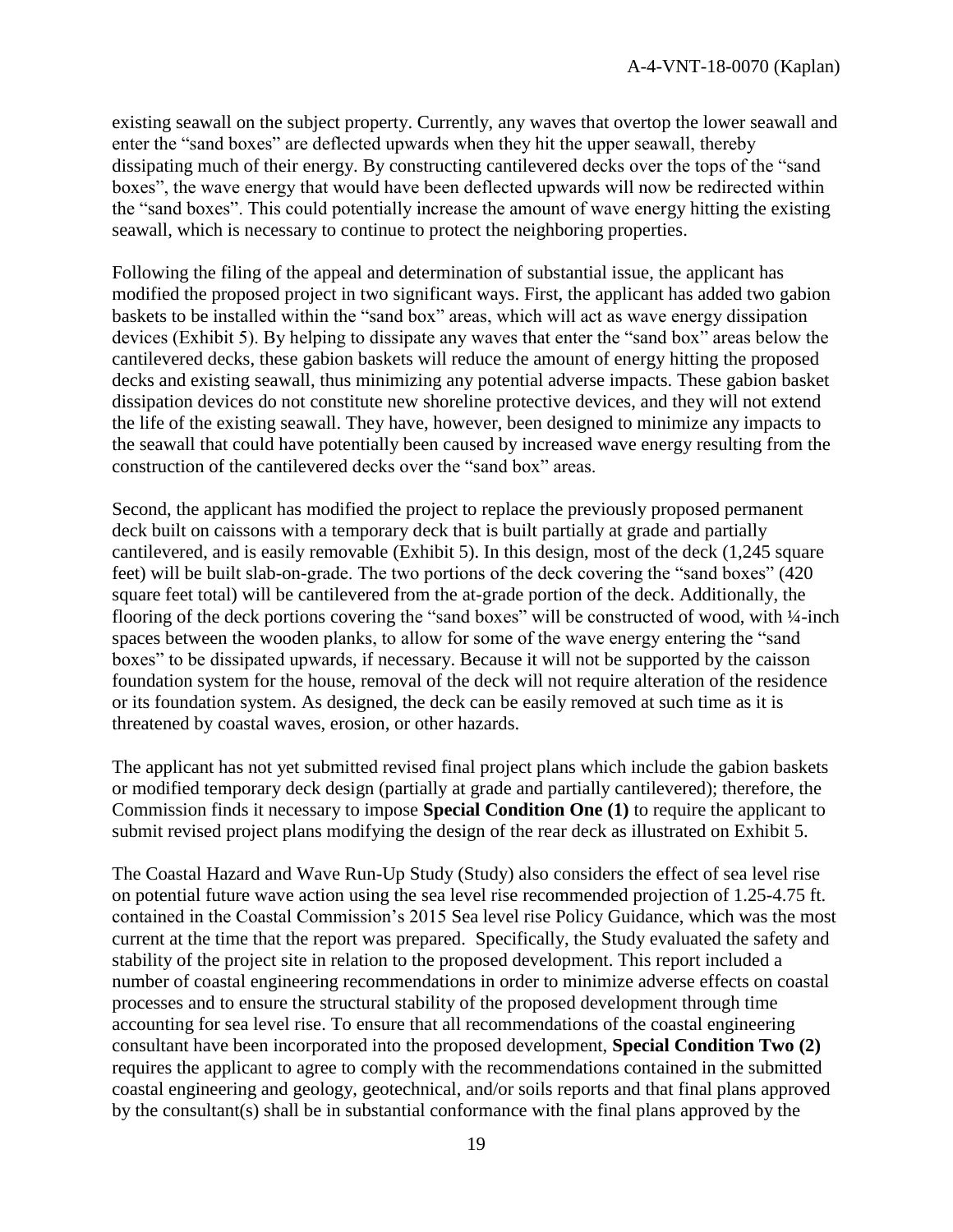Commission. Any substantial changes to the proposed development approved by the Commission which may be recommended by the consultant shall require an amendment to the permit, or a new Coastal Development Permit.

New development on beachfront parcels must be designed in a manner that will not require the construction or use of a shoreline protective device that would alter the natural landforms or shoreline processes or otherwise cause impacts inconsistent with relevant Coastal Act or LCP policies. Although the project has been designed to not require the existing shoreline protection device based on the hazard and sea level rise conditions included in the Study, it's important to state that new development such as this is not entitled to new shoreline protection under the Coastal Act or LCP, and the Commission would not approve this project if it required a new shoreline protection device now or at some point in the future. The shoreline is a dynamic environment and although the proposed residences have been designed to ensure structural stability relative to wave action and 4.75 feet of sea level rise to the extent feasible, it is not possible to completely preclude the possibility that conditions on site will change and that the residences could be subject to greater wave action and tidal events in the future. In particular, the science of understanding and predicting sea level rise is rapidly changing, and the predictions of what will constitute the "worst case" sea level rise scenario have kept getting worse over the past decade or two. This trend and uncertainty support using a cautionary approach when approving shorefront development. In order to be consistent with Coastal Act Sections 30235, 30250, and 30253, as incorporated in the LCP, the applicant must waive any right to construct a new shoreline protective device to protect the development in the future, as outlined in **Special Condition Three (3)**. Further, the landowner must remove the development if (a) any government agency has ordered that the structure are not to be occupied due to coastal hazards, or if any public agency requires the structures to be removed; (b) essential services to the site can no longer feasibly be maintained (e.g., utilities, roads); (c) removal is required pursuant to LCP policies for sea level rise adaptation planning; or (d) the development requires new shoreline protective devices that conflict with LCP or relevant Coastal Act policies.

Commission staff received a letter from the Faria Beach Homeowners' Association on July  $9<sup>th</sup>$ , 2019, included in the Correspondence attachment to this report. The letter requested that the special condition concerning shoreline protective devices be eliminated, citing the need to maintain a seawall at the subject site to protect the residences and infrastructure at Faria Beach. **Special Condition Three (3)** prohibits the construction of a new shoreline protective device for the purpose of protecting the development authorized by this permit. Any future maintenance of the existing seawall or construction of a new seawall for the purpose of protecting other structures in the vicinity of the subject site would be subject to evaluation at the time of the request, and this permit does not affect any person's ability to apply for or obtain a permit for such maintenance or construction.

Additionally, **Special Condition Eight (8)** clarifies that the Commission's approval of this permit does not constitute a waiver of any public rights that may exist on the property and prohibits the applicant from using the permit as evidence of a waiver of any public rights that may exist on the property now or in the future.

Moreover, the proposed development is located along the shoreline in Ventura County that has historically been subject to substantial damage as the result of storm and flood occurrences;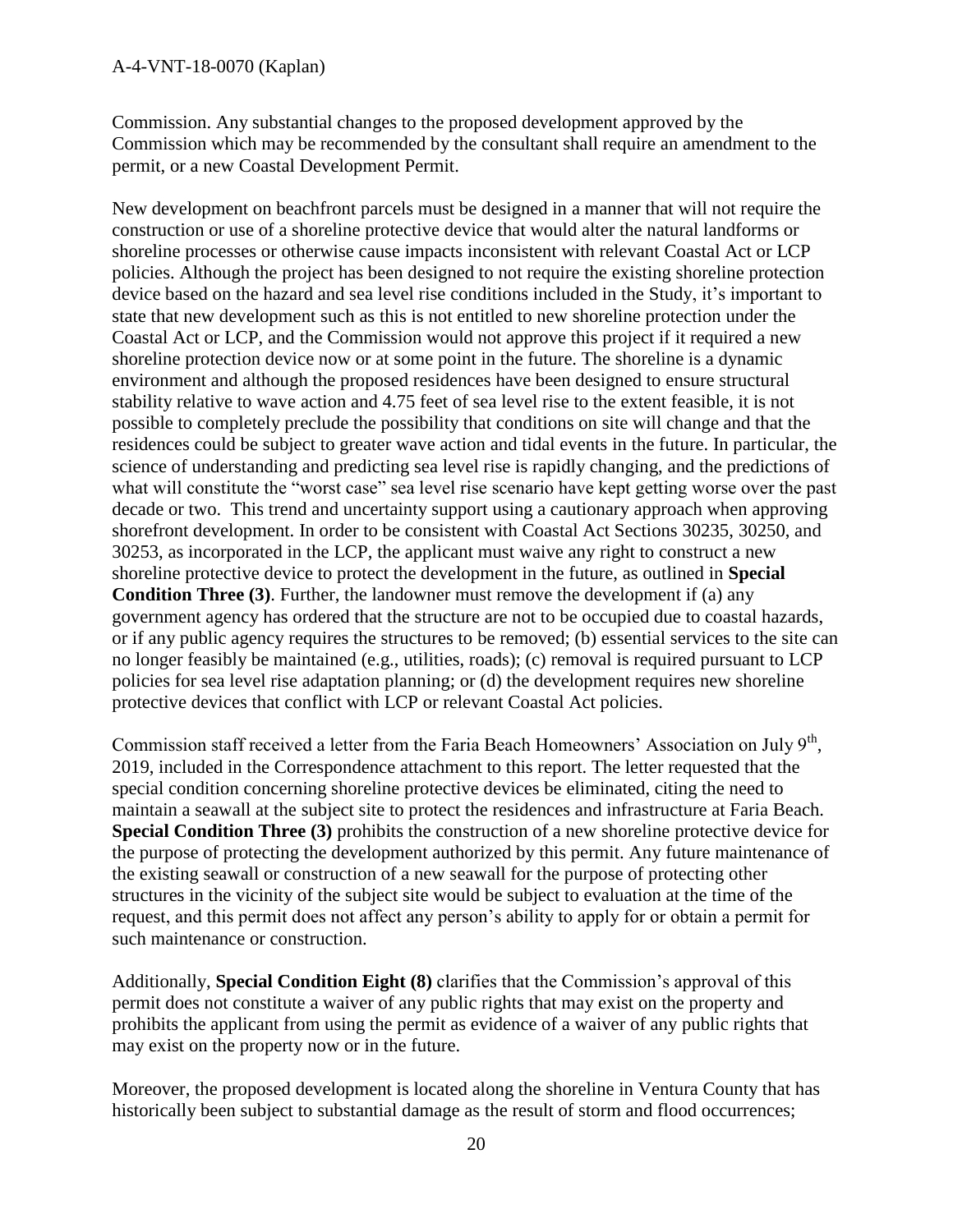therefore, ample evidence exists that all beachfront areas in the Ventura County area are subject to an unusually high degree of risk due to storm waves and surges, high surf conditions, erosion, and flooding. The subject site, even after completion of the proposed project, will continue to be subject to the high degree of risk posed by the hazards of oceanfront development in the future. The Coastal Act recognizes that development, even as designed and constructed to incorporate the recommendations of the applicant's coastal engineer, may still involve the taking of some risk. When development in areas of identified hazards is proposed, the Commission considers the hazard associated with the project site and the potential cost to the public, as well as the individual's right to use the subject property.

Thus, in this case, the Commission finds that due to the possibility of tsunami, storm waves, surges, and erosion, the applicant shall assume these risks as a condition of approval. Because the risk of harm cannot be completely eliminated, the Commission requires the applicant to waive any claim of liability against the Commission for damage to life or property which may occur as a result of the permitted development. The applicant's Assumption of Risk, Waiver of Liability and Indemnity, as required by **Special Condition Four (4)**, will show that the applicant is aware of and appreciates the nature of the hazards which exist on the site, and that may adversely affect the stability or safety of the approved development, and the condition will effectuate the necessary assumptions of those risks by the applicant. This condition will also ensure that the applicant is aware of the potentially ambulatory nature of their seaward boundary, and that this boundary may move with sea level rise. It further ensures that future property owners will be made aware of the risks and limitations placed on the development by this permit, so that any future owners can properly assess risks before purchasing property. In general, disclosing risks to current and future property owners helps ensure that property owners will plan with these hazards in mind and will help set reasonable expectations for future development potential and investments. Similarly, requiring property owners to assume the risks of developing in hazardous locations will help avoid the need to spend public funds on disaster recovery for private development and will ensure future owners are aware of limits on the use of shoreline armoring that harms coastal resources. These conditions help carry out Coastal Act and LCP policies related to minimizing risks to life and property in areas of high flood hazard, as well as the mandate to ensure that new development is located in areas able to accommodate it, including over time as conditions change (see Coastal Act Section 30250, as incorporated in the LCP). Additionally, **Special Condition Six (6)** requires the applicant to record a deed restriction that imposes the terms and conditions of this permit as restrictions on use and enjoyment of the property and provides any prospective purchaser of the site with recorded notice that the restrictions are imposed on the subject property.

Therefore, the Commission finds that the proposed project, as conditioned, is consistent with hazards and shoreline development policies of the certified County of Ventura LCP, including Coastal Act policies incorporated therein.

### <span id="page-20-0"></span>**C. PUBLIC ACCESS AND RECREATION**

County of Ventura Land Use Plan Policy 4.2.2(B)(1) states:

*For all new development between the first public road and the ocean, granting of an easement to allow vertical access to the mean high tide line shall be mandatory unless:*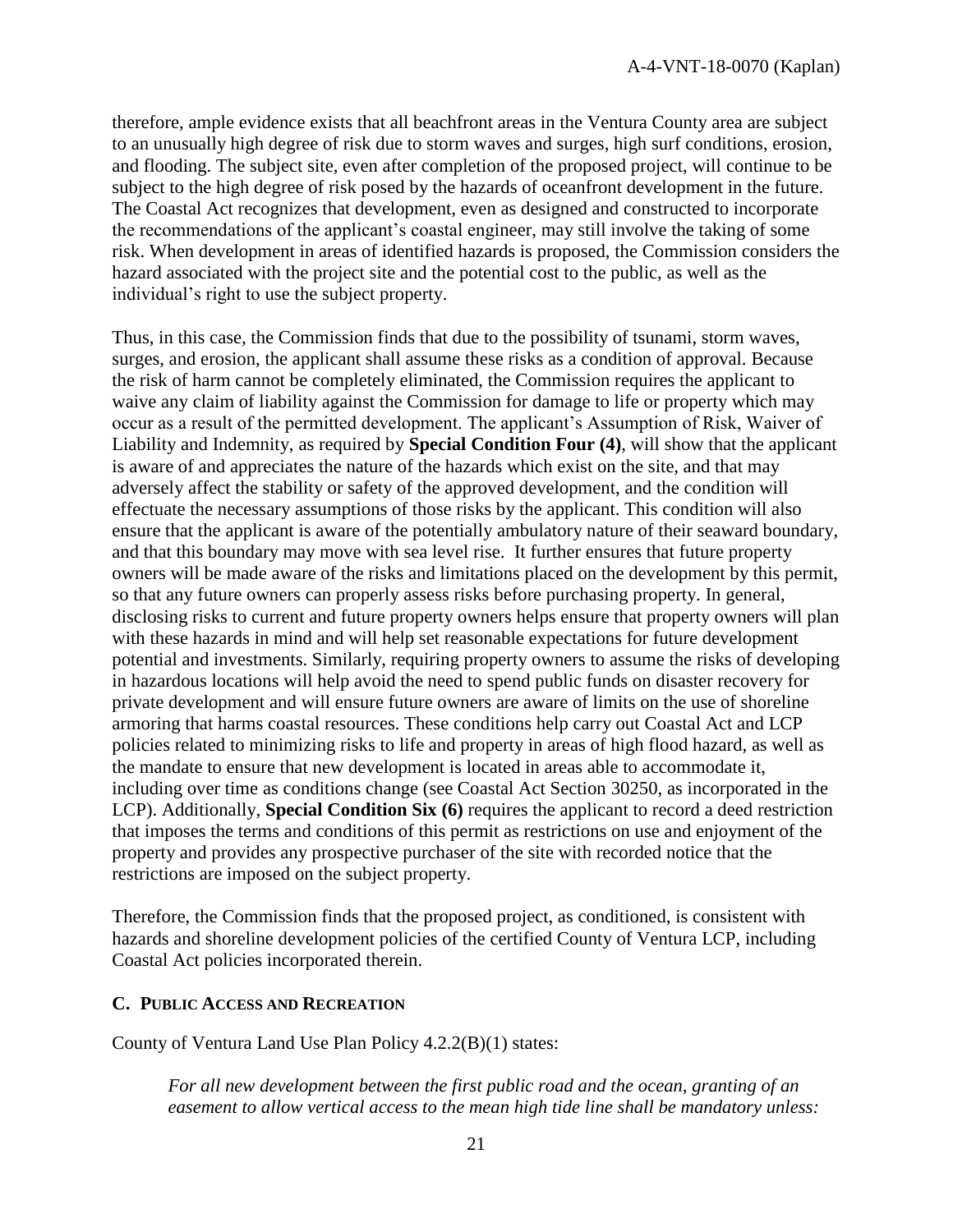*a. Adequate public access is already available within a reasonable distance of the site measured along the shoreline, or b. Access at the site would result in unmitigable adverse impacts on areas designated as sensitive habitats or tidepools by the land use plan, or c. Findings are made, consistent with Section 30212 of the Act, that access is inconsistent with public safety, military security needs, or that agriculture would be adversely affected, or d. The parcel is too narrow to allow for an adequate vertical access corridor without adversely affecting the privacy of the property owner.*

County of Ventura Land Use Plan Policy 4.2.2(B)(2) states:

*For all new development between the first public road and the ocean, granting of lateral easements to allow for public access along the shoreline shall be mandatory unless subsection (a) below is found. In coastal areas, where the bluffs exceed five feet in height, all beach seaward of the base of the bluff shall be dedicated. In coastal areas where the bluffs are less than five feet, the area to be dedicated shall be determined by the County. At a minimum, the dedicated easement shall be adequate to allow for lateral access during periods of high tide. In no case shall the dedicated easement be required to be closer than 10 feet to a residential structure. In addition, all fences, no trespassing signs, and other obstructions that may limit public lateral access shall be removed as a condition of development approval.* 

*a. Findings are made, consistent with Section 30212 of the Act that access is inconsistent with public safety, military security needs, or that agriculture would be adversely affected.*

County of Ventura Implementation Plan Section 8178-6.1 states:

*The granting of an easement to allow vertical access to the mean high tide line shall be mandatory unless:* 

*a. Adequate public access is already available within a reasonable distance (onequarter mile) of the site measured along the shoreline, or* 

*b. Access at the site would result in unmitigable adverse impacts on areas designated as "sensitive habitats" or tidepools by the land use plan, or c. Findings are made, consistent with Section 30121 of the Coastal Act, that access is inconsistent with public safety or military security needs, or that agriculture would be adversely affected, or* 

*d. The parcel is too narrow to allow for an adequate vertical access corridor without adversely affecting the privacy of the property owner. This shall mean that the possibility does not exist to site the accessway five feet or more from the residential structure and that the structure cannot be redesigned to accommodate the accessway with the five-foot separation.*

County of Ventura Implementation Plan Section 8178-6.2 states:

*The granting of lateral easements to allow for public access along the shoreline shall be mandatory unless findings are made, consistent with Section 30212 of the Coastal Act,*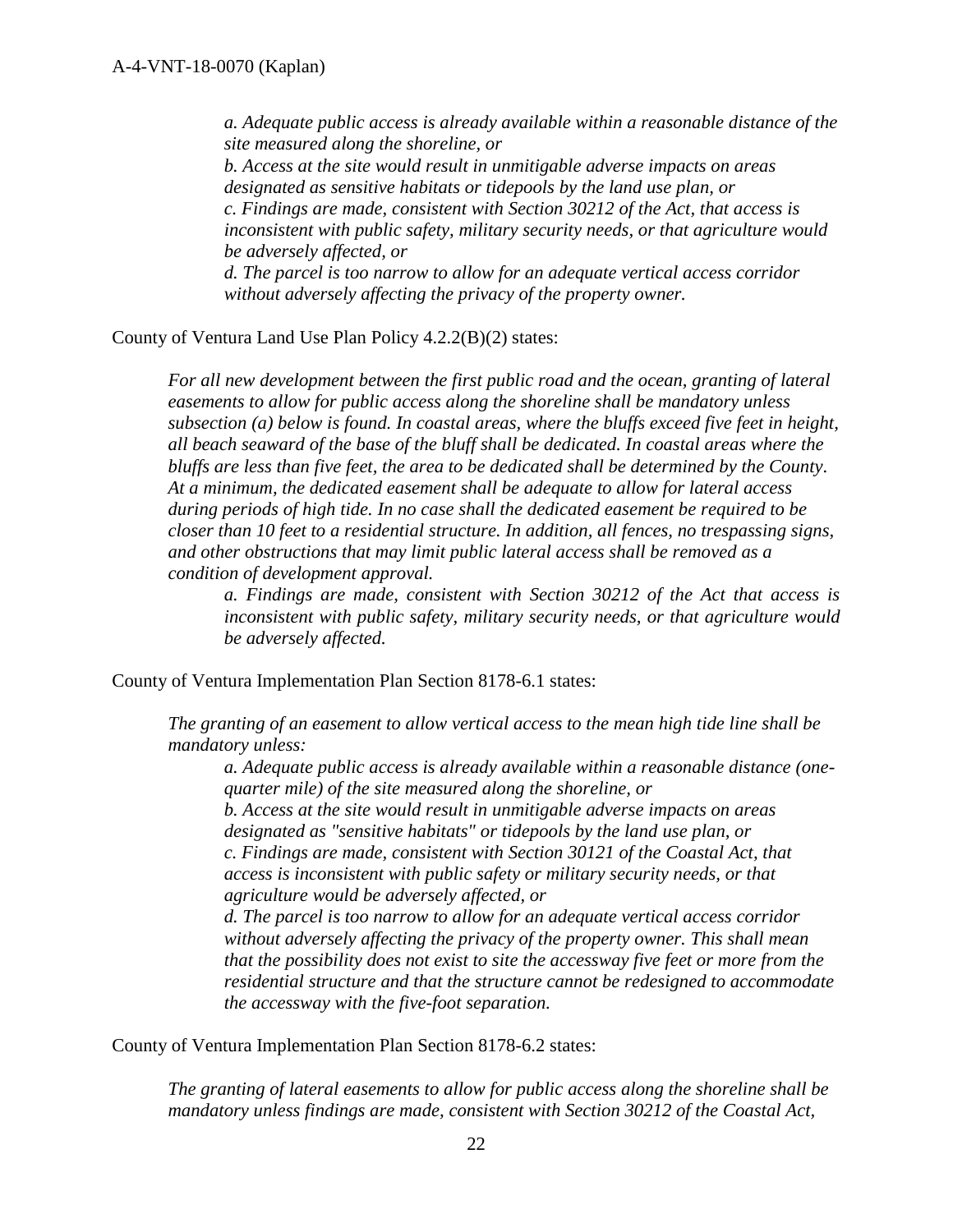*that access is inconsistent with public safety or military security needs, or that agriculture would be adversely affected. In coastal areas where the bluffs exceed five feet in height, all beach seaward of the base of the bluff shall be dedicated for public use. In coastal areas where the bluffs are less than five feet, the area to be dedicated shall be determined by the County. At a minimum, the dedicated easement shall be adequate to allow for lateral access during periods of high tide. In no case shall the dedicated easement be required to be closer than 10 feet to a residential structure. In addition, all fences, "no trespassing" signs and other obstructions that may limit public lateral access shall be removed as a condition of development approval. For new development, including additions seaward of an existing residence, the improvements shall not extend seaward to an extent which does not provide the required ten-foot separation between the high tide lateral access and the improvements, unless there is a protective structure, e.g., a seawall, in which case the separation between the structure and the lateral access may be less than 10 feet.*

Coastal Act Section 30210, as incorporated into the certified LCP, states:

*In carrying out the requirement of Section 4 of Article X of the California Constitution, maximum access, which shall be conspicuously posted, and recreational opportunities shall be provided for all the people consistent with public safety needs and the need to protect public rights, rights of private property owners, and natural resource areas from overuse.*

Coastal Act Section 30211, as incorporated into the certified LCP, states:

*Development shall not interfere with the public's right of access to the sea where acquired through use or legislative authorization, including, but not limited to, the use of dry sand and rocky coastal beaches to the first line of terrestrial vegetation.*

Coastal Act Section 30212, as incorporated into the certified LCP, states:

*(a) Public access from the nearest public roadway to the shoreline and along the coast shall be provided in new development projects except where: (1) it is inconsistent with public safety, military security needs, or the protection of fragile coastal resources, (2) adequate access exists nearby, or, (3) agriculture would be adversely affected. Dedicated accessway shall not be required to be opened to public use until a public agency or private association agrees to accept responsibility for maintenance and liability of the accessway.*

Coastal Act Section 30221, as incorporated into the certified LCP, states:

*Oceanfront land suitable for recreational use shall be protected for recreational use and development unless present and foreseeable future demand for public or commercial recreational activities that could be accommodated on the property is already adequately provided for in the area.*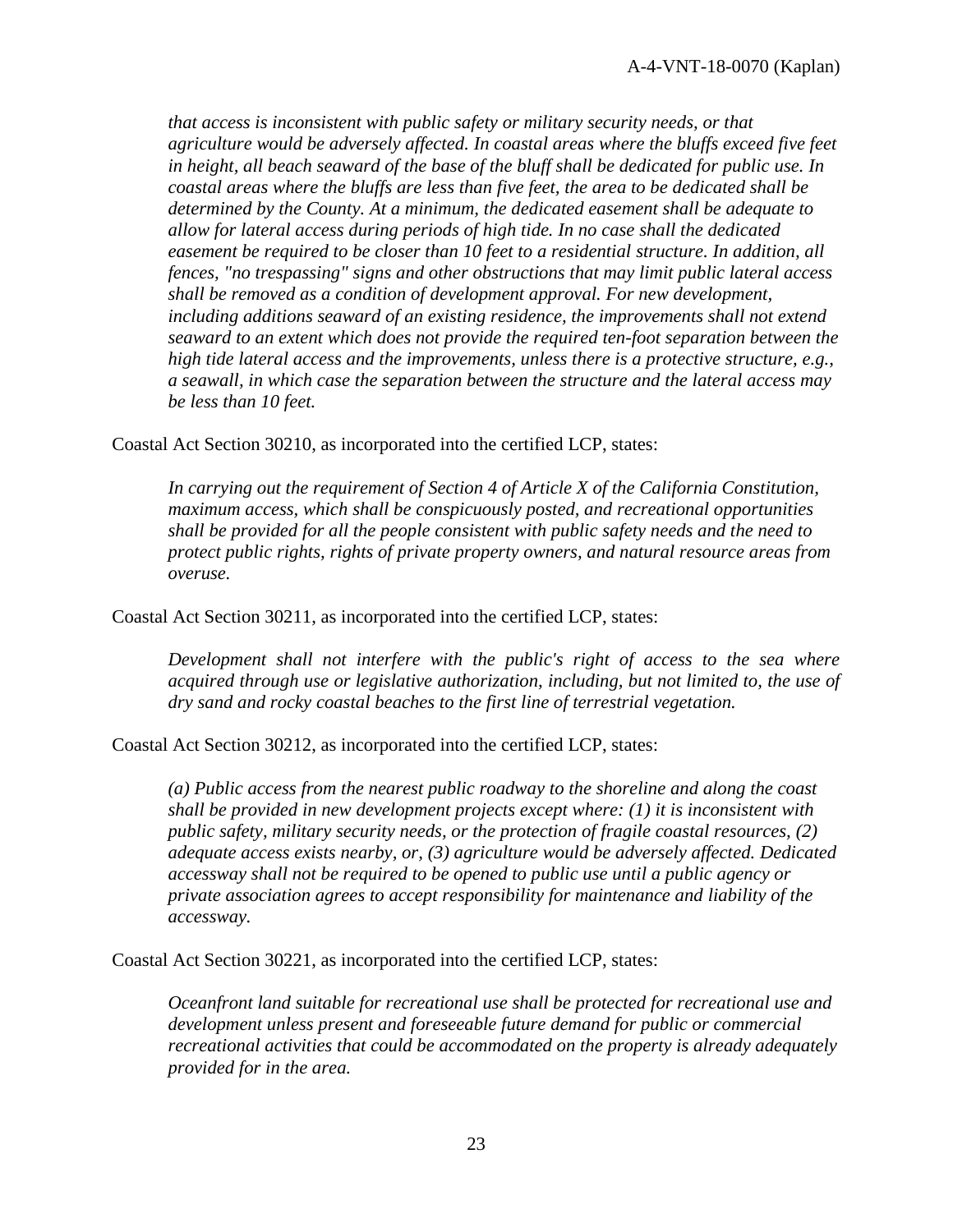#### A-4-VNT-18-0070 (Kaplan)

Because the project is located between the first public road and the sea, the standard of review for the Commission's de novo review of this CDP application includes the policies and provisions of the County of Ventura certified LCP as well as the public access and recreation policies of the Coastal Act. Coastal Act Section 30210 and Coastal Act Section 30211 mandate that maximum public access and recreational opportunities be provided and that development not interfere with the public's right to access the coast. Section 30212(a) of the Coastal Act provides that adequate public access to the sea be provided in new development projects. Section 30221 of the Coastal Act protects oceanfront land for recreational uses. LUP Policy 4.2.2.B and IP Section 8178-6.2 require public access to and along the shoreline for new development, except in very limited circumstances, such as where it would be inconsistent with public safety, military security, or protection of sensitive resources. The policies that limit use of shoreline protective devices (cited in the hazards section, above) also address public access because such protective devices affect public access, as described more below. Further, the public has rights in tidelands that currently lie seaward of the proposed development, but which may come to be located closer to, or even under, the proposed development at some point in the future. The Coastal Commission has a duty, under the public trust doctrine and the Coastal Act, to ensure that new development does not impair trust resources by, for example, impeding current or future public access. The beaches of Ventura County are extensively used by visitors of both local and regional origin and most planning studies indicate that attendance of recreational sites will continue to significantly increase over the coming years.

The proposed project is located on two beachfront lots within the Faria Beach Community. The nearest vertical public access to the beach is located on either side of the community, approximately 4,000 feet north of the subject site and 300 feet south of the subject site. Lateral public access along the beach in front of the community also exists at certain tide conditions. Furthermore, in 1982, the Commission approved CDP 4-81-462 for the installation of rip-rap along the base of the existing seawall, which required a deed restriction for lateral public access and recreational use across the entire width of the subject lots. No portion of the proposed project will encroach into or over this lateral public access easement. Therefore, consistent with LUP Policy 4.2.2.B and Section 8178-6.2, lateral public access is provided on the sites, through the previous recordation of a lateral access deed restriction.

Faria Beach has historically been a very narrow beach composed of both sand and cobble. As mentioned above, lateral access along the beach in front of the existing residences is only available at certain tide conditions. Currently, ocean waves routinely reach the community's existing seawall at high tide, making public access along the beach difficult or impossible. These limitations on public access are only expected to increase with future sea level rise, as the open beach is exposed less and less between high tides. Furthermore, as wave action increases against the existing community-wide seawall, the structure will likely exacerbate erosion at the subject site, thereby accelerating the loss of public beach space.

As discussed above, Faria Beach will narrow in the future due to sea level rise, and the shoreline will move inland, or would move inland in the absence of constructed barriers. If the existing shoreline protective device and proposed deck are not removed before then, these structures may eventually be located on public trust lands where they would impede the public's access to and along the beach. Therefore, siting new development at this location as far landward as feasible and restricting the future use of shoreline protective devices is essential in order to minimize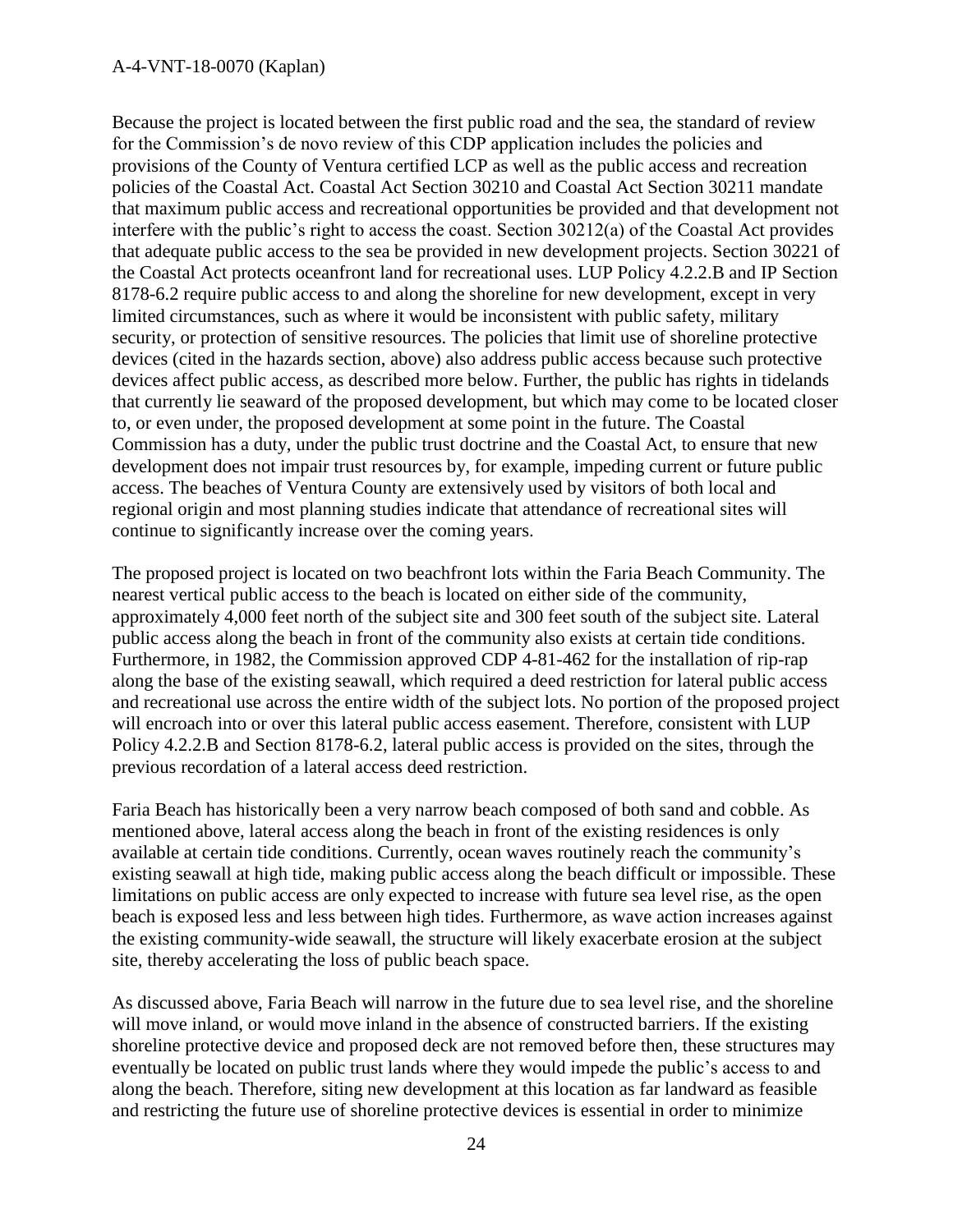adverse impacts to public access. The rear deck, as originally proposed, would be constructed on caissons, making it difficult and costly to remove in the event that the existing seawall were damaged beyond repair and removed. Thus the applicant has modified the subject project description to replace the permanent deck built on caissons with a temporary removable deck. The two portions of the removable deck covering the "sand boxes" will be cantilevered from the main deck structure, and the remaining deck area will be built slab-on-grade. As redesigned, the temporary deck can then be easily removed at such time as it is threatened by coastal waves, erosion, or other hazard, so it will minimize hazard risks as well as avoid impacts to public access. The applicant has not yet submitted revised final project plans which include the temporary removable deck; therefore, the Commission requires final revised plans, pursuant to **Special Condition One (1)**, to ensure the development does not limit future public access.

As described above, new development on beachfront parcels should be designed in a manner that will not require the future use of shoreline protective devices. Construction of a new shoreline protective device to protect the proposed development would arrest the landward migration of the shoreline, and the corresponding migration of the publicly accessible intertidal zone. This would make access to and along the sea difficult, if not impossible. Courts have also found that shoreline armoring can constitute trespass on public tidelands if the armoring blocks the migration of the tidelands and prevents the tidelands trustee from gaining property that should rightfully be theirs. *United States v. Milner* (9th Cir. 2009) 583 F.3d 1174, 1189-1190. As previously discussed in detail in subsection (B) above, shoreline armoring or protection devices also directly interfere with public access to tidelands by impeding the ambulatory nature of the mean high tide line (the boundary between public and private lands) during high tide and severe storm events, and potentially throughout the entire winter season. The impact of a shoreline protective device on public access is most evident on a beach where wave run-up and the mean high tide line are frequently observed in an extreme landward position during storm events and the winter season.

As previously discussed, the proposed residences are designed to not require the use of shoreline protective devices, although several existing residences on conventional foundations that are located near the project site depend on an existing continuous seawall extending across all of the properties for protection from wave hazards. While the project has been designed to not require the existing shoreline protection device based on the hazard and sea level rise conditions affecting the sites, it's important to state that new development such as this is not entitled to new shoreline protection that has coastal resource impacts under the Coastal Act or LCP, and the Commission would not approve this project if it required a new shoreline protection device now or at some point in the future that would cause such impacts. Given the history of Faria Beach and the circumstances present at the subject site, in order to protect shoreline processes, natural landforms, the ambulatory nature of the shoreline, and continued public access to the shoreline, the Commission finds that it is necessary to ensure that no new shoreline protective device will ever be built to protect the subject development. As such, **Special Condition Three (3)** requires the applicant to waive the right, per Coastal Act 30235 (as incorporated in the LCP) and any equivalent LCP policy, to build a new shoreline protective device to protect new development authorized by this Coastal Development Permit.

Furthermore, the shoreline is a dynamic environment and, although the proposed residences have been designed and conditioned to ensure structural stability relative to wave action and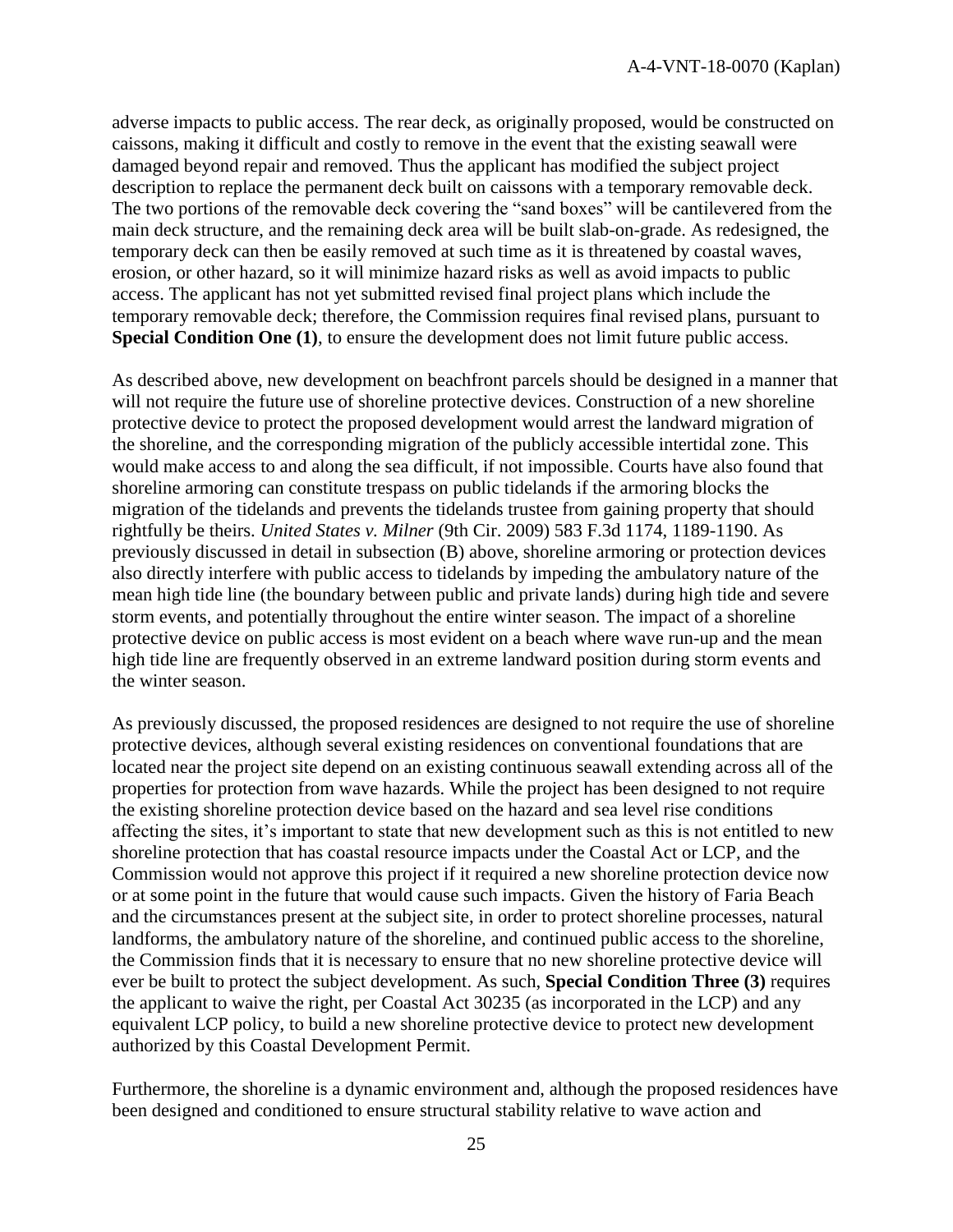#### A-4-VNT-18-0070 (Kaplan)

forecasted sea level rise to the extent feasible, it is not possible to completely preclude the possibility that conditions on site will change and that the residence could be subject to greater wave action and tidal events in the future. Because it is not possible to ensure that the structures are constructed in a manner adequate to ensure structural stability relative to increased future wave action, sea level rise, and tidal events, **Special Condition Three (3)** ensures that no future shoreline protective device will be constructed on site to protect the proposed development, and requires the landowner to remove the development if a government agency orders that portions or all of the structures may not be occupied due to hazards identified in this report. Furthermore, **Special Condition Eight (8)** clarifies that the Commission's approval of this permit does not constitute a waiver of any public rights that may exist on the property and prohibits the applicant from using the permit as evidence of a waiver of any public rights that may exist on the properties now or in the future. **Special Condition Eight (8)** also clarifies that the permit does not authorize the development to physically interfere with any public access rights that may exist at any future date. This ensures that the permit and development may not be used as evidence that public agencies have waived any public rights on tidelands or other public rights-of-way. The permit also only authorizes the development for so long as it remains on private property; thus, if any portion of the development came to be located on public trust lands, the permittee would need to either remove that development or apply to the Commission for a CDP to retain it and to the State Lands Commission or other trustee agency for a lease or other appropriate instrument allowing the encroachment to remain.

Further, **Special Conditions Four (4)** and **Eight (8)**, respectively, clarify that the permit only authorizes the development for as long as it remains on private property and ensure that the homes do not physically impede public access to the shore, as that shoreline may exist in the future. These conditions are necessary in order to allow the public trust tidelands to migrate inland over time, and ensure that the homes do not impede future public access to or along the shore, thus assuring continued public access and use of coastal areas, as required by the LCP and Coastal Act. Merely requiring the homes to be designed to withstand coastal hazards does not address this issue, but the additional conditions do.

Finally, the Commission notes that numerous unauthorized postings of signs illegally attempting to limit, or erroneously noticing restrictions on, public access have occurred on beachfront private properties in the Ventura County area. These signs have an adverse effect on the ability of the public to access public trust lands. Therefore, **Special Condition Seven (7)** provides that no signs shall be posted on the property subject to this permit which either (a) explicitly or implicitly indicate that any portion of the beach located seaward of the subject site is private or (b) contain messages that attempt to prohibit public use of the public beach. **Special Condition Six (6)** ensures that future owners will be made aware of the various conditions and limitations on the development so that they can appropriately take them into consideration when planning for possible purchase or planning later development.

Thus, the Commission finds that the proposed project, as conditioned, will not significantly impact public access or recreational opportunities, and therefore the project is consistent with the public access policies and provisions of the certified Ventura County LCP and the public access and recreational policies of the Coastal Act.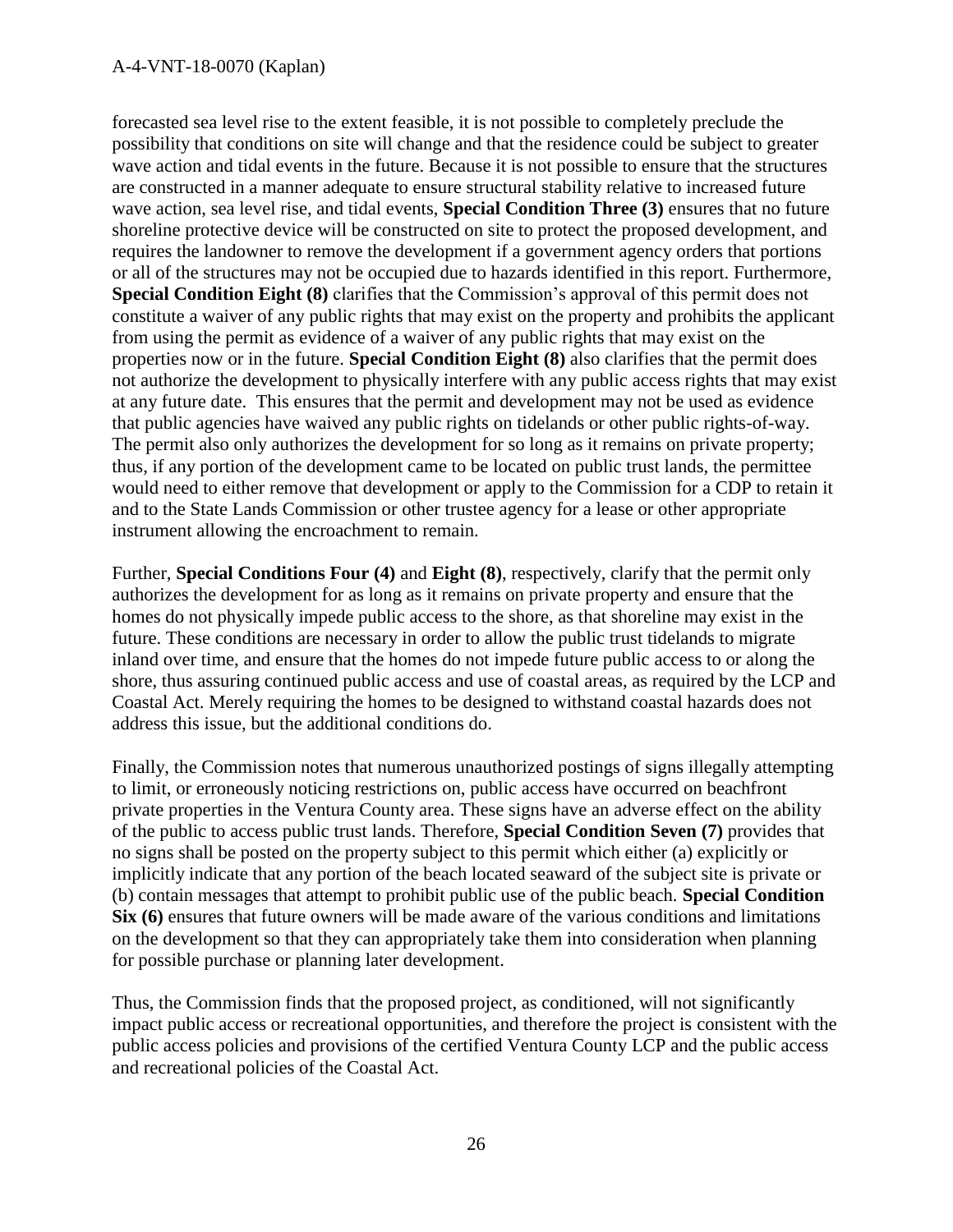### <span id="page-26-0"></span>**D. MARINE RESOURCES**

Coastal Act Section 30230, as incorporated into the certified LCP, states:

*Marine resources shall be maintained, enhanced, and where feasible, restored. Special protection shall be given to areas and species of special biological or economic significance. Uses of the marine environment shall be carried out in a manner that will sustain the biological productivity of coastal waters and that will maintain healthy populations of all species of marine organisms adequate for long-term commercial, recreational, scientific, and educational purposes*.

Coastal Act Section 30231, as incorporated into the certified LCP, states:

*The biological productivity and the quality of coastal waters, streams, wetlands, estuaries, and lakes appropriate to maintain optimum populations of marine organisms and for the protection of human health shall be maintained and, where feasible, restored through, among other means, minimizing adverse effects of waste water discharges and entrainment, controlling runoff, preventing depletion of ground water supplies and substantial interference with surface waterflow, encouraging waste water reclamation, maintaining natural vegetation buffer areas that protect riparian habitats, and minimizing alteration of natural streams.*

Section 30230 of the Coastal Act as incorporated into the certified LCP requires that uses of the marine environment be carried out in a manner that will sustain the biological productivity of coastal waters for long-term commercial, recreational, scientific, and educational purposes. In addition, Section 30231 as incorporated into the certified LCP requires that the biological productivity and quality of coastal waters be maintained.

Construction activities related to the proposed construction have the potential to negatively impact the surrounding marine environment. Introduction of waste or construction debris into the marine environment could create deleterious impacts to coastal waters and could stem from activities such as stockpiling of materials or cleaning of construction equipment on or adjacent to the beach. In order to ensure that adverse impacts to the marine environment are minimized, the Commission finds it necessary to require the applicant to include construction best management practices in the project. **Special Condition Five (5)** requires that the project applicant comply with specific construction standards and best management practices. **Special Condition Five (5)**  further requires that no construction materials, debris or waste shall be placed or stored where it may be subject to wave erosion and dispersion, that all debris resulting from construction activities shall be removed from the beach prior to the end of each work day; no machinery or mechanized equipment shall be allowed in the intertidal zone; and all excavated beach sand shall be redeposited on the beach.

Further, the Commission finds that the Conditions attached to the County's approval of the project include numerous provisions that pertain to other aspects of water quality and serve to ensure the project's consistency with the County's LCP. Thus, **Special Condition Nine (9)** requires the applicant to submit evidence of compliance with the County's conditions, except as specifically modified by this approval and any subsequent amendments to the project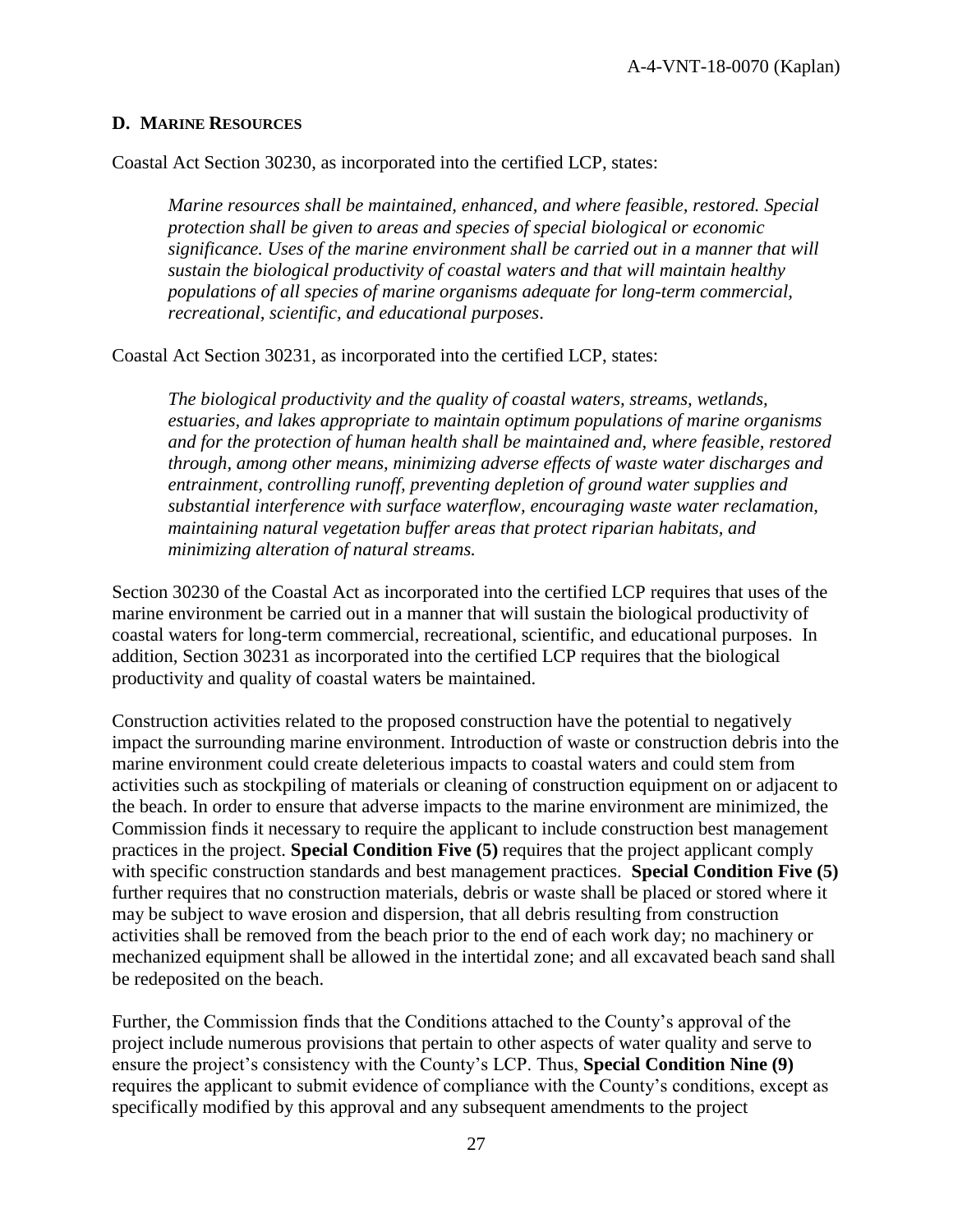description. **Special Condition Nine (9)** provides that any deviations or conflicts shall be reviewed by the Executive Director to determine whether an amendment to the Coastal Development Permit is required.

Thus, the Commission finds that the proposed project, as conditioned, will not significantly impact marine resources, and therefore the project is consistent with the policies of the certified County of Ventura LCP.

## <span id="page-27-0"></span>**E. OTHER DEVELOPMENT STANDARDS**

County of Ventura Implementation Plan Section 8175-4.4 states:

*Uncovered porches and decks constructed at or below the level of the first floor of the building may extend into required front setbacks not more than six feet, and into rear and side setbacks no closer than three feet to the property line. On through lots, such porches and decks may be constructed no closer than three feet to the rear property line in the RB and RBH zones, and no closer than ten feet in other zones. An open-work railing not more than three feet in height may be installed or constructed on such porch or deck without affecting this provision. In no case shall required parking, or access thereto, be obstructed in any way.*

County of Ventura Implementation Plan Section 8181-4.2 states:

*The granting authority must find that the following standards are met by the application:* 

*(a) There are special circumstances or exceptional characteristics applicable to the subject property with regard to size, shape, topography and location, that do not apply generally to comparable properties in the same vicinity and zone within the coastal zone; and* 

*(b) Granting the requested variance will not confer a special privilege inconsistent with the limitations upon other properties in the same vicinity and zone within the coastal zone; and* 

*(c) Strict application of the zoning regulations as they apply to the subject property will result in practical difficulties or unnecessary hardships inconsistent with the general purpose of such regulations; and* 

*(d) The granting of such variance will not be detrimental to the public health, safety or general welfare, nor to the use, enjoyment or valuation of neighboring properties; and* 

*(e) All development authorized by the variance is consistent with all applicable standards of the LCP; and* 

*(f) That the granting of a variance in conjunction with a hazardous waste facility will be consistent with the portions of the County's Hazardous Waste Management Plan (CHWMP) that identify specific sites or siting criteria for hazardous waste facilities.*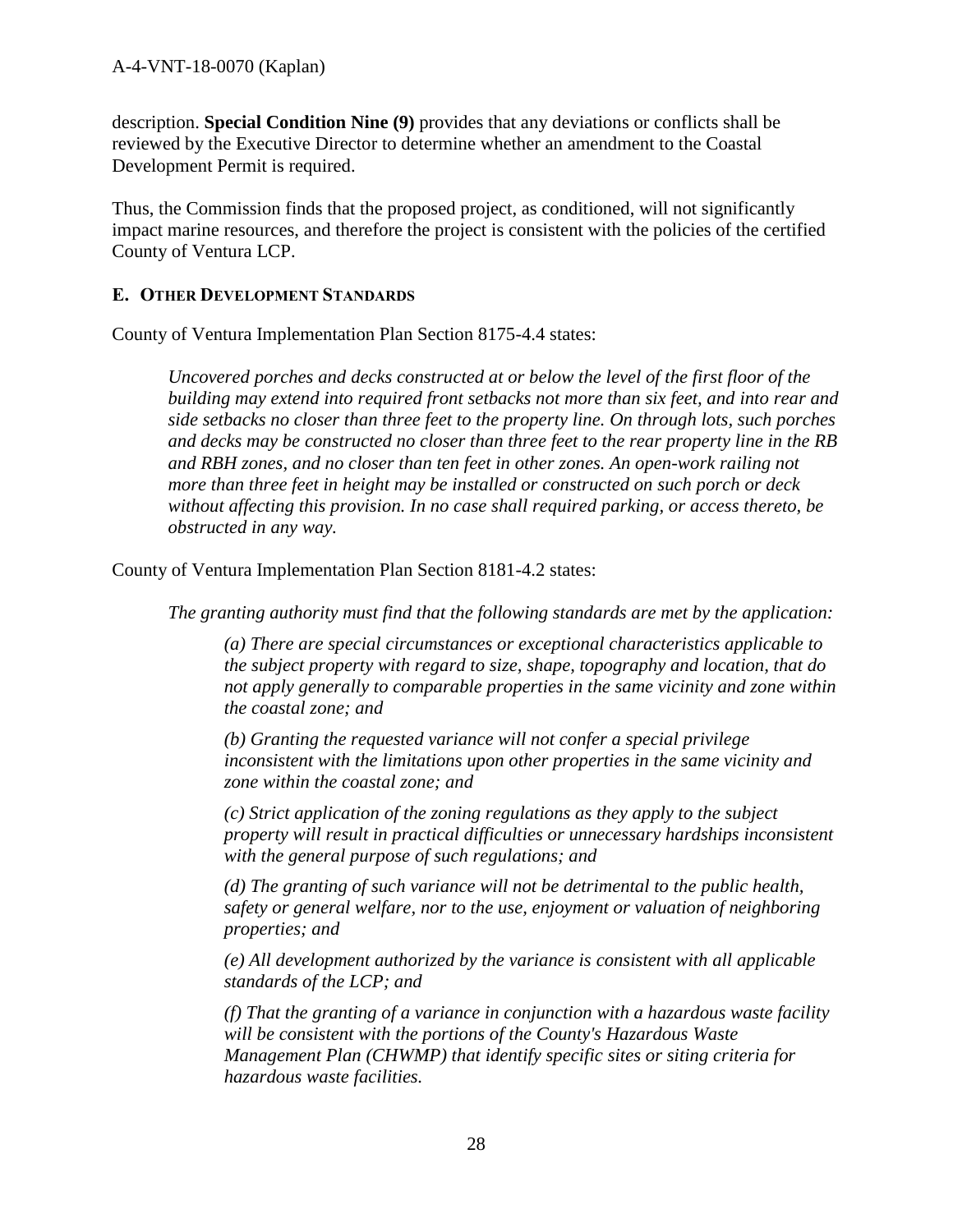The proposed 1,665 square foot rear yard deck would extend 7 feet from the edge of the upper seawall, thereby partially extending over each "sand box". The majority of the deck would be built at grade (1,245 square feet), while the two portions of the deck that would be located over the "sand boxes" would be cantilevered (420 square feet). The proposed deck would be largely in line with the existing rear yard decks of properties located up- and downcoast of the subject lots. The proposed residences and at-grade portions of each deck are consistent with all applicable policies and provisions of the County's LCP, including the maximum building height and building coverage. The proposed cantilevered portions of each deck do not meet the development standards of the Ventura County LIP because the proposed deck would be located within the required three-foot side yard setback. As such, the applicant requests a variance pursuant to County Implementation Plan (IP) Section 8181-4.2.

Pursuant to Section 8181-4.2 of the County's IP, the permitting authority must find that the following standards are met by the application in order to grant the variance:

- a. There are special circumstances or exceptional characteristics applicable to the subject property with regard to size, shape, topography and location, that do not apply generally to comparable properties in the same vicinity and zone within the coastal zone; and
- b. Granting the requested variance will not confer a special privilege inconsistent with the limitations upon other properties in the same vicinity and zone within the coastal zone; and
- c. Strict application of the zoning regulations as they apply to the subject property will result in practical difficulties or unnecessary hardships with the general purpose of such regulations; and
- d. The granting of such variances will not be detrimental to the public health, safety or general welfare, nor to the use, enjoyment or valuation of neighboring properties; and
- e. All development authorized by the variance is consistent with all applicable standards of the LCP.

The first finding necessary to grant a variance is the existence of special circumstances or exceptional characteristics applicable to the subject property. The site's existing seawall, and its effect on the shape of the usable upland area of the lot, constitutes a qualifying circumstance, because although the subject lots are consistent in overall shape and size with many other lots in the Faria Beach Community, no other property in the Faria Beach Community contains two walls with a "sand box" in between their shoreline protection. The single-wall vertical seawalls on adjacent properties are in line with the most seaward of the two walls making up the seawall on the subject property. Decks on adjacent lots extend to the edge of the existing seawalls. The two "sand boxes" between the two walls on the subject sites interrupt the otherwise continuous structure making up the neighboring properties' decks, which are flush at the sides and extend to the edges of their respective seawalls. Thus, the variance would allow for a deck that is more in line with the adjoining neighbors' decks. This would enable the property owner to make reasonable use of their property in the manner in which other similar, nearby properties can be used, which is the purpose of allowing variances. (See County IP Section 8181-4.1.)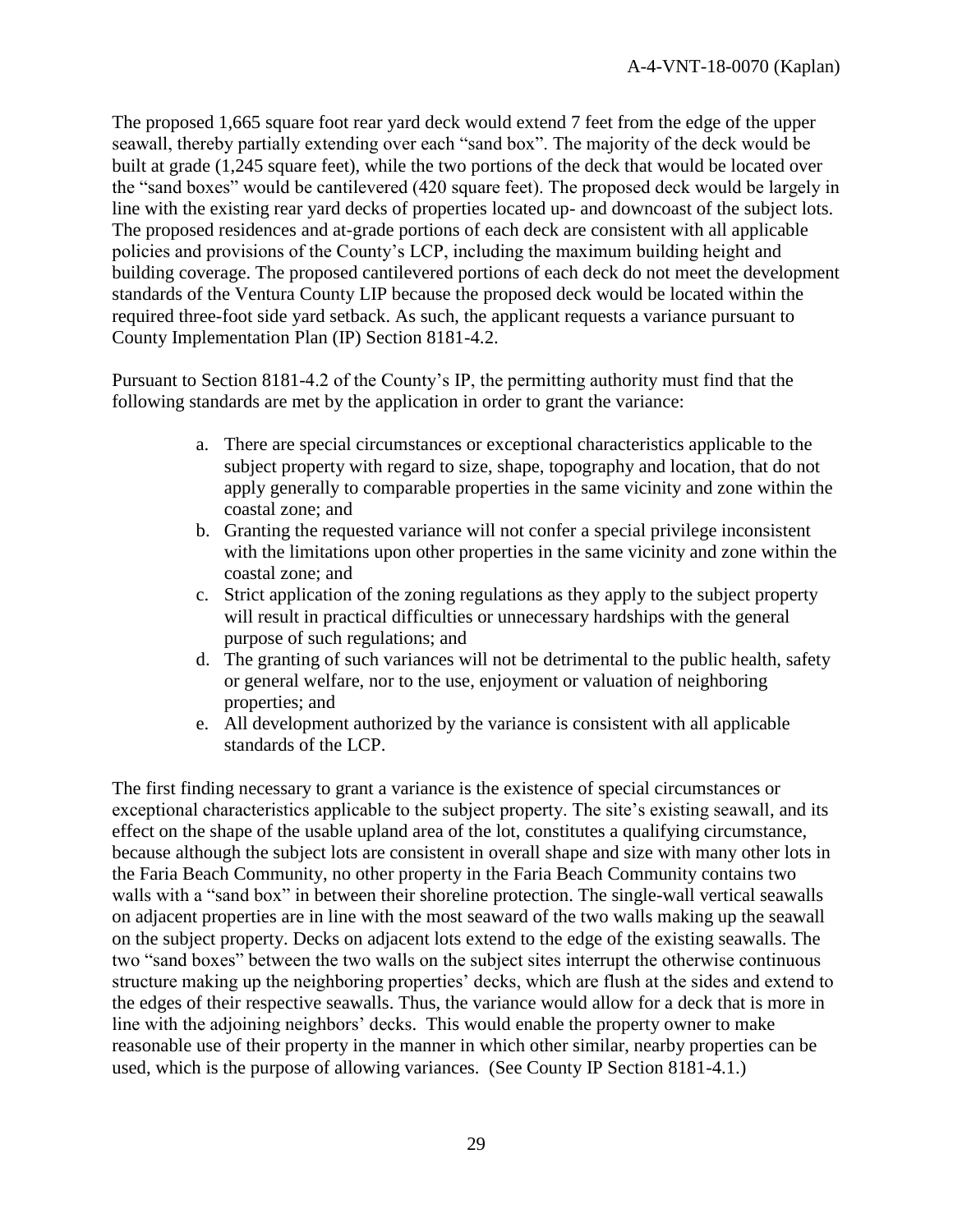#### A-4-VNT-18-0070 (Kaplan)

The second finding necessary to grant a variance is proof that said variance will not confer special privilege upon the property. This variance would not confer special privilege inconsistent with the limitations on other properties in the Faria Beach Community, and the applicant requests equal treatment with their neighbors by allowing their deck to better align with the other decks from the surrounding homes. While it is true that the neighboring decks do not extend beyond the "at grade" portions of their respective properties, this is because each property's seawall is at grade with the rest of the property. As proposed, the rear deck for the subject property would not extend any further seaward than the decks of the neighboring properties.

The third finding necessary to grant a variance is that strict application of the zoning regulations will result in practical difficulties or unnecessary hardships. Adherence to the standard three-foot side yard setbacks would allow the two "sand box" areas to remain open to the sky, which would create unusable space by leaving gaps in the raised decks. As has been noted, the decks of nearby properties extend to their respective side property lines within the side yard setbacks, thus creating a virtually seamless deck structure between multiple properties in the Faria Beach Community. These decks did not require the issuance of a variance because they were built at grade, and only raised decks must maintain a three-foot side setback, pursuant to County IP Section 8175-4.4. As such, the variance for the proposed deck on the subject site is necessary only because of the difference in grade created by the "sand boxes", a condition that does not apply to neighboring properties and which requires a portion of each deck to be cantilevered.

The fourth finding necessary to grant a variance is proof that said variance will not be detrimental in any way to the public or neighboring properties. The granting of this variance would improve the design and provide added safety around the proposed deck, and the proposed project (including the cantilevered deck) would not extend beyond the boundaries of the subject properties, such that it would impede any shoreline public access routes. As originally proposed, the design of the deck had the potential to change the wave energy dynamics within the "sand boxes" in such a way as impact the existing seawall, which protects not only the subject property but neighboring properties as well. Currently, any waves that overtop the lower seawall and enter the "sand boxes" are deflected upwards when they hit the upper seawall. By constructing raised decks over the top of the "sand boxes", the wave energy that would have been deflected upwards will now be redirected within the "sand boxes". This could potentially increase the amount of wave energy hitting the existing seawall. However, the applicant has redesigned the rear deck to minimize these hazard risks. As now proposed, the flooring of the deck portions covering the "sand boxes" will be constructed of wood with ¼-inch spaces between the wooden planks, to allow for some of the wave energy entering the "sand boxes" to be dissipated upwards, if necessary. Additionally, the applicant has added two gabion baskets to be installed within the "sand box" areas, which will act as wave energy dissipation devices. By helping to dissipate any waves that enter the "sand box" areas below the raised decks, these gabion baskets will reduce the amount of energy hitting the proposed raised decks and existing seawall, thus minimizing any potential adverse impacts to both the subject property and neighboring properties. With these modifications, the variance will not be detrimental to the public or neighboring property owners.

The fifth finding necessary to grant a variance is that the development is consistent with the applicable standards of the LCP. Although the proposal to reduce the side yard setback does not comply with Section X of the IP, County of Ventura Implementation Plan Section 8181-4.2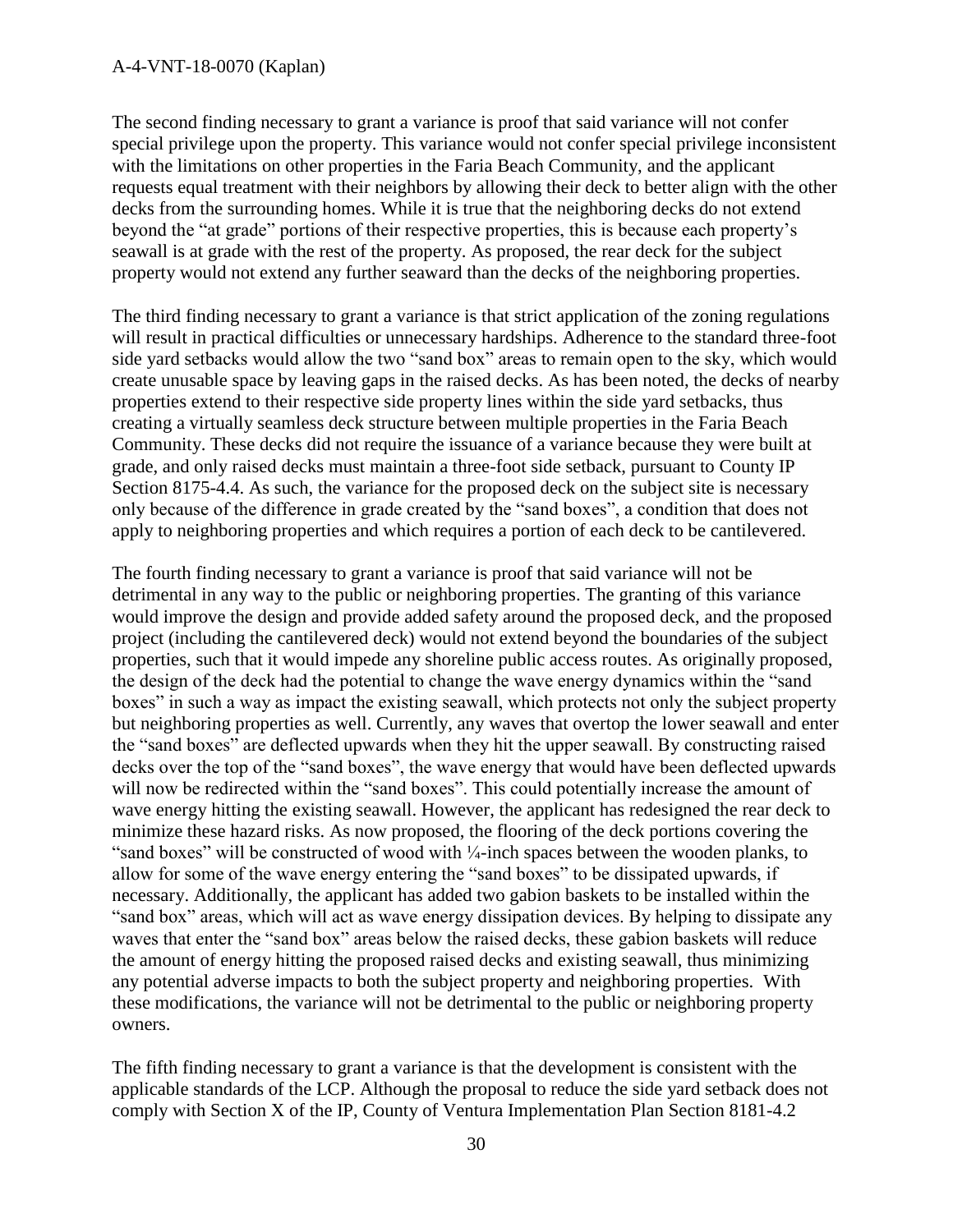allows for variances from this standard, and furthermore, the proposal will not be contrary to or in conflict with the general purposes and intent of the goals, policies and programs of the LUP. As originally proposed, the project was not consistent with LUP Policy 4.2.4(A), and Hazards Policies  $2 \& 3$ , which require that new development be designed to minimize its impacts to hazards. As noted above, the construction of the cantilevered decks over the "sand boxes" will redirect wave uplift forces and potentially increase the amount of wave energy hitting the existing seawall, which protects both the subject property and the neighboring properties. Thus the applicant has modified the project to address this potential issue. By including gabion baskets within the "sand boxes" and building the rear deck to be easily removable, with spaces between the flooring planks over the "sand boxes", the development will minimize its potential impacts to hazards. Furthermore, the deck has been designed to be easily removable in the event that it is threatened or damaged by coastal hazards. As currently proposed, the development is consistent with the standards of the Ventura County LCP.

The Commission finds that the standards necessary to grant a variance are met by the project, as proposed and conditioned. Thus, the project is consistent with the policies of the certified County of Ventura LCP.

## <span id="page-30-0"></span>**F. CALIFORNIA ENVIRONMENTAL QUALITY ACT**

Section 13096(a) of the Commission's administrative regulations require Commission approval of a Coastal Development Permit application to be supported by a finding showing the application, as conditioned by any conditions of approval, to be consistent with any applicable requirements of the California Environmental Quality Act (CEQA). Section 21080.5(d)(2)(A) of CEQA prohibits a proposed development from being approved if there are feasible alternatives or feasible mitigation measures available which would substantially lessen any significant adverse effect that the activity may have on the environment.

The County prepared a categorical exemption pursuant to CEQA section 15301 – Existing Facilities, and found that the project is listed among classes of projects that have been determined not to have a significant adverse effect on the environment.

The Commission incorporates its findings on consistency with the County's certified LCP at this point as if set forth in full. These findings address and respond to all public comments regarding potential significant adverse environmental effects of the project that were received prior to preparation of the staff report, including a letter received on July 9, 2019 from the Faria Beach Homeowners Association. The issues raised in this letter have been addressed in Section B of the staff report. As discussed above, the proposed development, as conditioned, is consistent with the applicable policies of the certified LCP. Feasible mitigation measures, which will minimize all adverse environmental effects, have been required as special conditions. Special Conditions 1 through 9 are required to assure the project's consistency with Section 13096 of the California Code of Regulations. As conditioned, there are no feasible alternatives or feasible mitigation measures available, beyond those required, which would substantially lessen any significant adverse impact that the activity may have on the environment, and the project, as conditioned, will not have any significant impacts on the environment. Therefore, the Commission finds that the proposed project, as conditioned to mitigate the identified impacts, is consistent with the requirements of the certified LCP and conforms to CEQA.